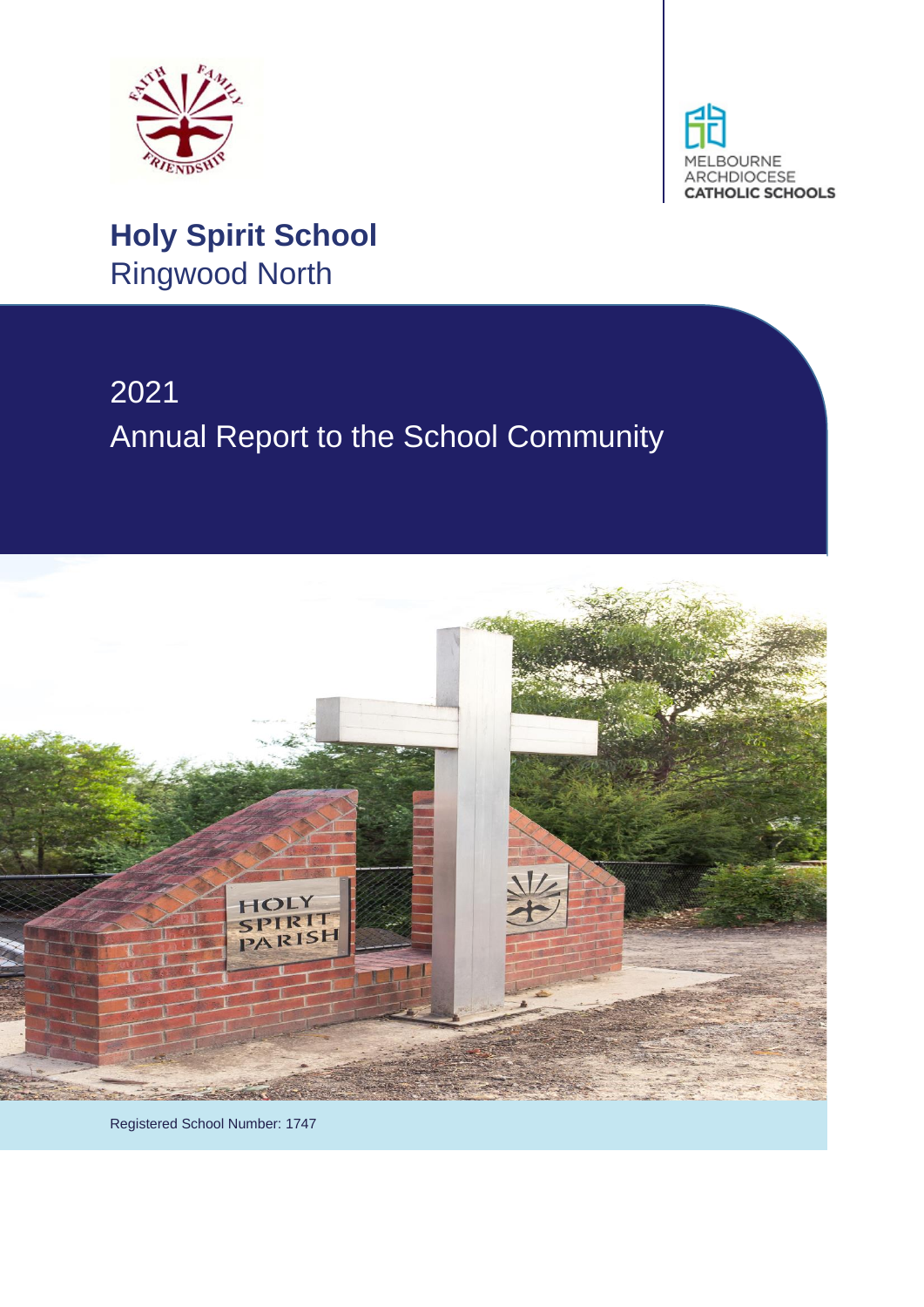# **Table of Contents**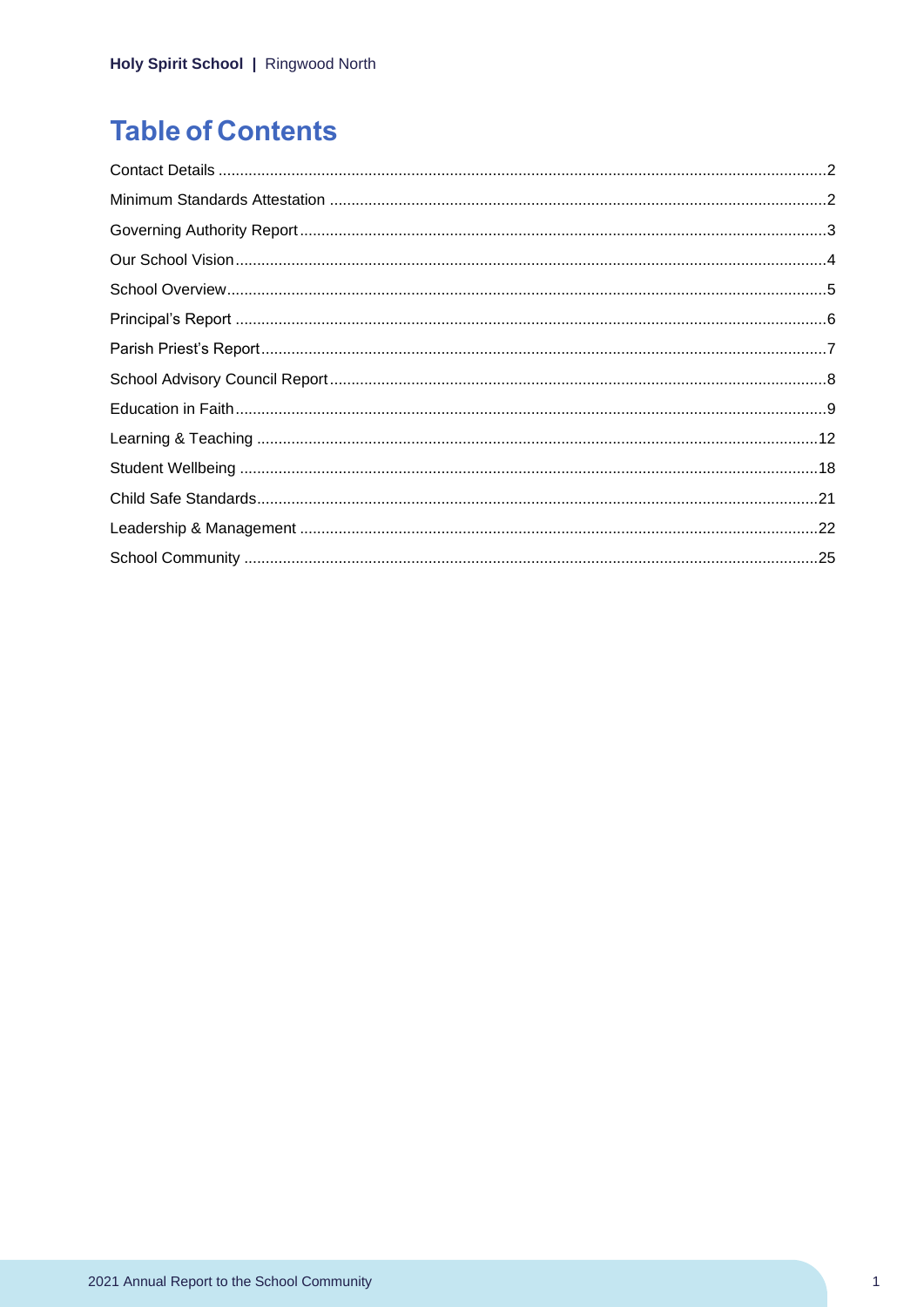# <span id="page-2-0"></span>**Contact Details**

| <b>ADDRESS</b>             | 120 Oban Road<br>Ringwood North VIC 3134   |
|----------------------------|--------------------------------------------|
| <b>PRINCIPAL</b>           | Duncan Arendse                             |
| <b>GOVERNING AUTHORITY</b> | Melbourne Archdiocese Catholic Schools Ltd |
| <b>TELEPHONE</b>           | 03 9876 1103                               |
| <b>EMAIL</b>               | principal@hsringwoodnth.catholic.edu.au    |
| <b>WEBSITE</b>             | www.hsringwoodnth.catholic.edu.au          |
| <b>E NUMBER</b>            | E1289                                      |

### <span id="page-2-1"></span>**Minimum Standards Attestation**

I, Duncan Arendse, attest that Holy Spirit School is compliant with:

- All of the requirements for the minimum standards and other requirements for the registration of schools as specified in *the Education and Training Reform Act 2006 (Vic)* and the *Education and Training Reform Regulations 2017 (Vic),* except where the school has been granted an exemption from any of these requirements by the VRQA
- Australian Government accountability requirements related to the 2021 school year under the *Australian Education Act 2013 (Cth)* and the *Australian Education Regulations 2013 (Cth)*
- The Child Safe Standards prescribed in Ministerial Order No.870 Child Safe Standards, Managing Risk of Child Abuse in Schools.

#### 01/03/2022

**NOTE:** The School's financial performance information has been provided to the Australian Charities and Not-forprofits Commission (ACNC) and will be available for the community to access from their website at [www.acnc.gov.au](http://www.acnc.gov.au/)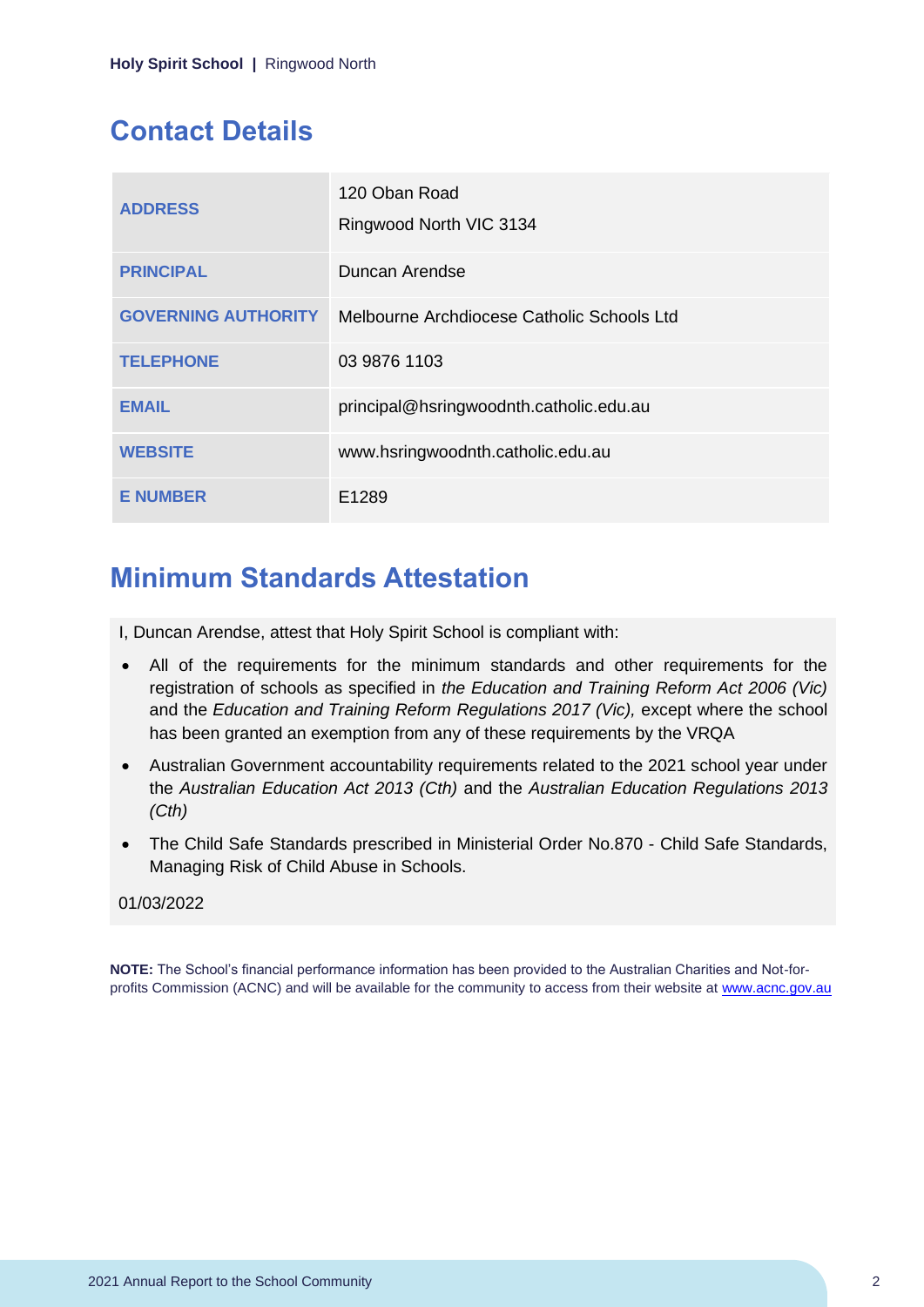### <span id="page-3-0"></span>**Governing Authority Report**

2021 has been a momentous year for Catholic education in the Archdiocese of Melbourne, with Melbourne Archdiocese Catholic Schools Ltd (MACS) assuming governance and operations of 290 schools which previously operated under unincorporated structures.

MACS was established to ensure these schools continue the mission of Catholic education to proclaim the Good News while equipping our young people with the education, knowledge, skills and hope to live meaningful lives and enrich the world around them.

Our schools were again asked this year to respond to the challenges of the coronavirus pandemic. Although asked to implement many measures to keep our staff and students safe, our schools were able to continue delivering a high-quality Catholic education through the resilience and dedication of our principals, school leaders and teachers.

Alongside this important work, we were also able to deliver a new policy suite for schools to ensure our students are safe and which enhance the consistency and transparency of school decision-making, while preserving school autonomy and respecting the local context of our schools.

School Advisory Councils have been established to actively support the principal and embed the life of the local Church in the life of each school. It has been wonderful to see so many parents and members of the wider parish community engaged in these critical forums.

Thank you for the support you have given our schools in 2021. We look forward to continuing to work with you as we strive to provide the young people of the Archdiocese of Melbourne with the best kind of education possible, one that fosters a formation of the whole person that is deeply and enduringly humanising.

Yours sincerely

Jim Miles Executive Director Melbourne Archdiocese Catholic Schools Ltd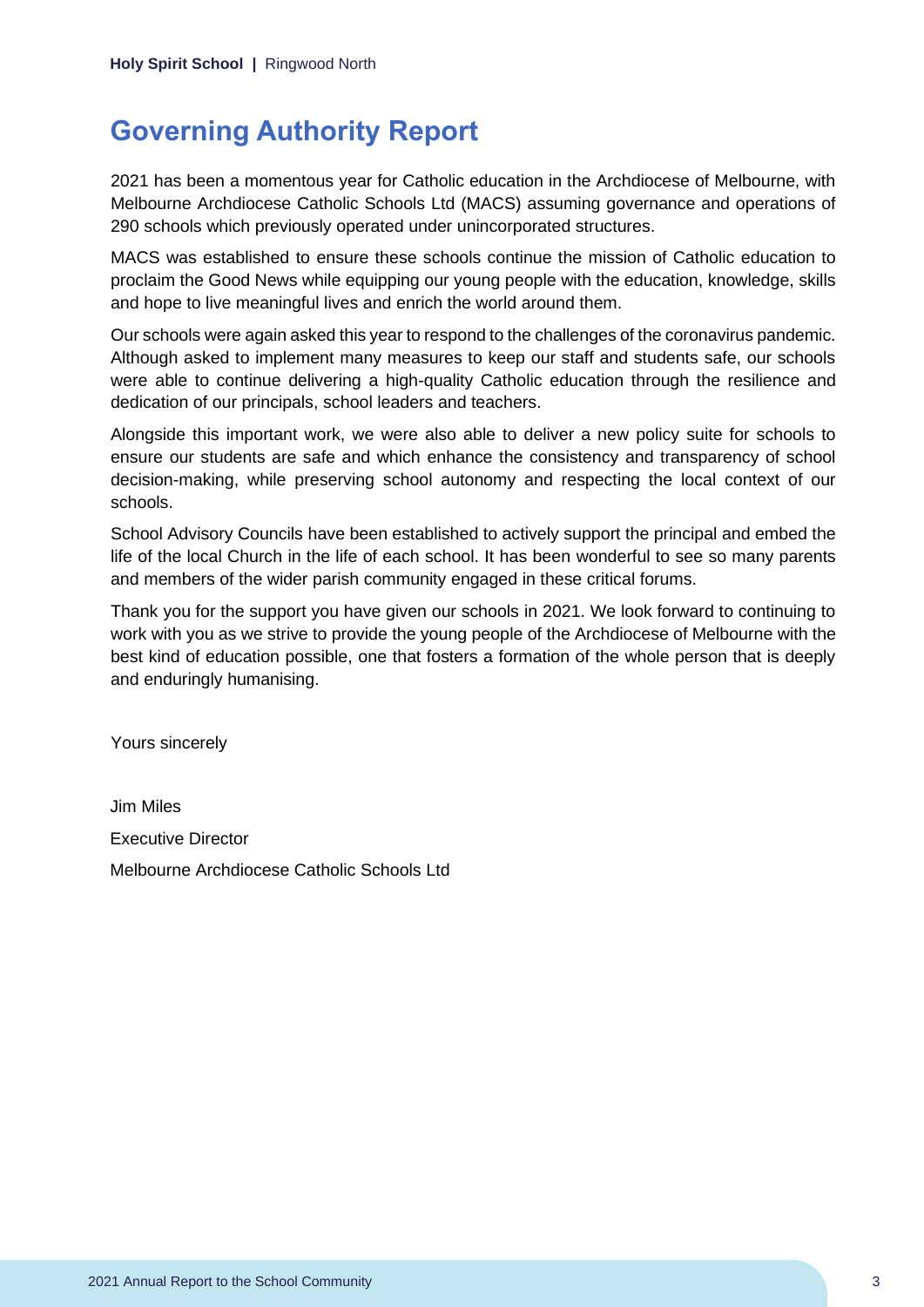# <span id="page-4-0"></span>**Our School Vision**

"… the fruit of the Spirit is love, joy, peace, patience, kindness, generosity, faithfulness, gentleness and self-control."

Galatians 5:22

Holy Spirit Community School seeks to develop the Fruits of the Spirit by……

- Developing a sense of belonging where love of and respect for oneself, family, community (local and global) and our Earth will be nurtured, a love of learning fostered and individual needs recognised in an inclusive environment.
- Working towards a deep knowledge of our students so that through personal reflection, prayer, knowledge of scripture and the example we (staff and parents) aspire to set in the school and wider community, faith is demonstrated as relevant to their lives today.
- Actively promoting a sense of peace through the advocacy of justice, compassion, equity and reconciliation where honesty and open communication will be valued.
- Challenging and nurturing all individuals to grow though balancing their lives spiritually, intellectually, emotionally, academically and socially in a constantly changing world.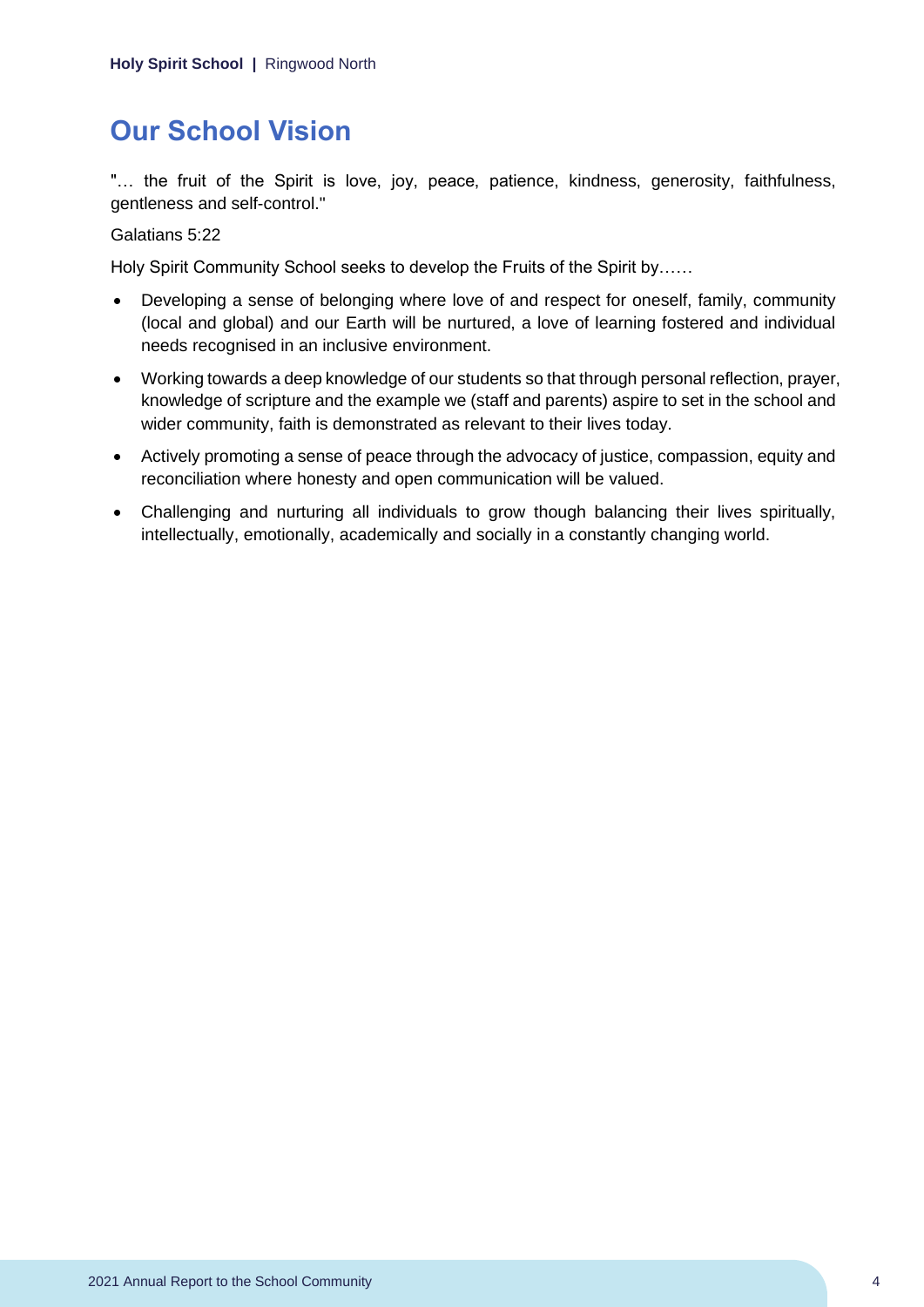# <span id="page-5-0"></span>**School Overview**

History:

Holy Spirit Community School, situated in Ringwood North near the corner of Oban and Warrandyte Roads, opened its doors in February 1976. The buildings consisted of a two-room portable at the bottom of the Parish grounds. Permanent buildings were opened in August 1977. Quick population growth within the Parish and school ensured that student numbers remained strong. It was expected that enrolments would peak in the mid 1990s which they did, however, the school has enjoyed very strong enrolments since that time.

Prior to 2006 a number of major building programs were undertaken. In 2006/7, there was a refurbishment to the Administration Block and Library. In 2009, with funding from the Federal Government initiative 'Building the Education Revolution', a substantial Building Program was undertaken with the removal of four portable classrooms. These were replaced with the construction of a two-storey building for our Grade 5/6 students and a languages room. Stage Two of the Building Program consisted of the construction of an additional Grade 1/2 classroom and refurbishment of the central area in the 1/2 Building. Stage Three included landscaping and pathways around the new Grade 5/6 Building. During 2011, we created an open learning space between the three Prep classrooms. We renovated through repainting, re-carpeting and constructing an office for the teachers.

In 2012 in line with Holy Spirit's daily practice of Christian meditation, a meditation garden was constructed. 2014 saw the redevelopment of our 'oval'. After much discussion, we replaced the natural grass with artificial turf. We also beautified a communal BBQ area within the school grounds.

Student Numbers: In 2021, Holy Spirit Community School had a student population of 434 students. Our class structure was three Prep classes, five 1/2 classes, five 3/4 classes and five 5/6 classes.

#### Religious Education:

The Religious Education Program followed CEM directives. Since our 2011 involvement in AGQTP we use an inquiry based approach. The Sacramental Program is Parish based, with very strong school support. Christian meditation was held each morning for all classes.

#### Curriculum:

Teaching & Learning and Assessment & Reporting Policies remain reflective of the teaching philosophy at Holy Spirit Community School and the changes and challenges being introduced through the Victorian Curriculum, and our Annual Action Plan (AAP) and School Improvement Plan (SIP). An Integrated Inquiry approach to Curriculum continues to be a major strength. We follow a flexible Integrated Two-Year Cycle. This enables levels to develop inquiry units that are interesting and applicable to their current cohort of students and/or current topical happenings in the world. The Integrated Inquiry curriculum is systematically audited against the Victorian Curriculum.

Holy Spirit accepted the invitation to be involved in the School Wide Positive Behaviour Support initiative. This required the team of staff to attend regular professional learning to develop the program with staff, students and parents. This is a two-year commitment and 2021 was the second year. We have continued to roll out this initiative for the benefit of all students.

Specialist subjects taught are Physical Education, Performing Arts, Library and Languages (Japanese) from Foundation to Year 6.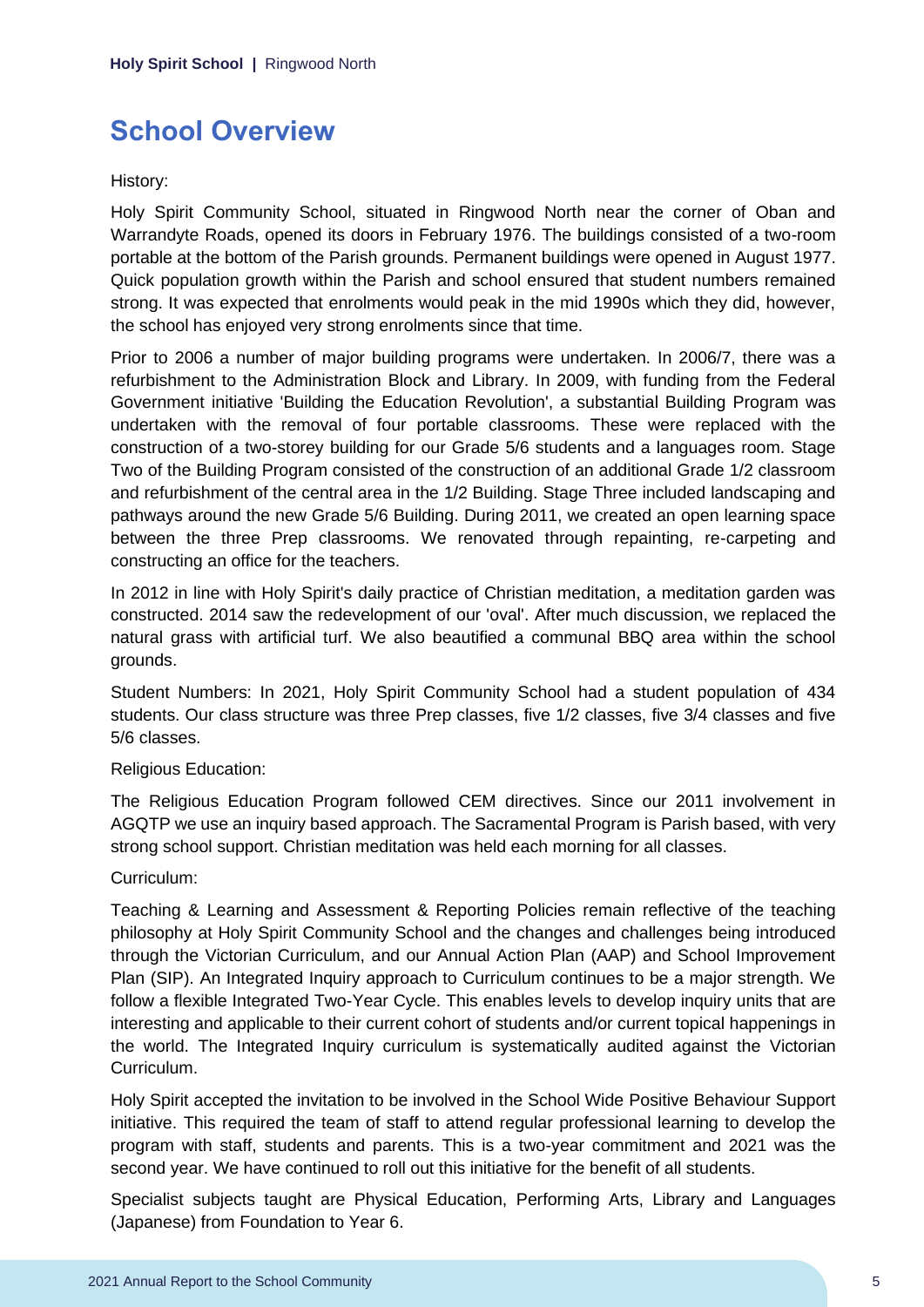# <span id="page-6-0"></span>**Principal's Report**

#### Dear parents and friends

It was with great pleasure Judy Smith and Rachel Hamilton Smith were announced as co deputies and Kate Ryan as our Administration Officer at our school at the beginning of 2021.

2021 saw us return to far too many Covid induced lock-downs. Covid led to four periods of remote learning. We were able to survey families after the first two periods and as a result continued to make improvements to our remote learning program. The feedback from the last two was outstanding given all students had their own device and the capacity to be online more often.

I continue to be grateful to parents and staff alike for the dedication displayed to ensure our students were offered the best possible teaching and learning. The school leadership team (SLT) was instrumental in ensuring our school continued to run well despite the interruptions of many days of remote learning. The leadership exhibited was exemplary. Ensuring the well-being of staff and families alike was no small feat and the constant communication was first-rate from the SLT to and for families and staff and also to each other. Staff capacity building seemed to centre on how best to carry out remote learning. Gathering appropriate work samples for reports was also a logistical challenge and I would like to commend the work of Kayla Flindt Petersen our teaching and learning leader in this matter.

Our P&F continued to meet online for the duration of the year. This communication under President, Sharon Wolff's guidance was greatly appreciated as a means of staying connected under difficult circumstances. Andrew Conway continued as school board chair and led this group magnificently. Their focus was on providing advice as to Remote Learning and return to school after all lock-downs. The advice from the executive in particular was invaluable and appreciated. It meant that families' needs were always first and foremost when dealing with the dilemmas Covid presented us with.

I would like to thank our staff, parents and students who make our school what it is. To serve as principal is a privilege.

If our school runs as smooth as silk it is because of the efforts of many people along with Kate Ryan, Melissa Barrett and Donna Gagnon who continue to run our administration to ensure that we meet all compliance requirements whilst making all feel welcome. I am most grateful.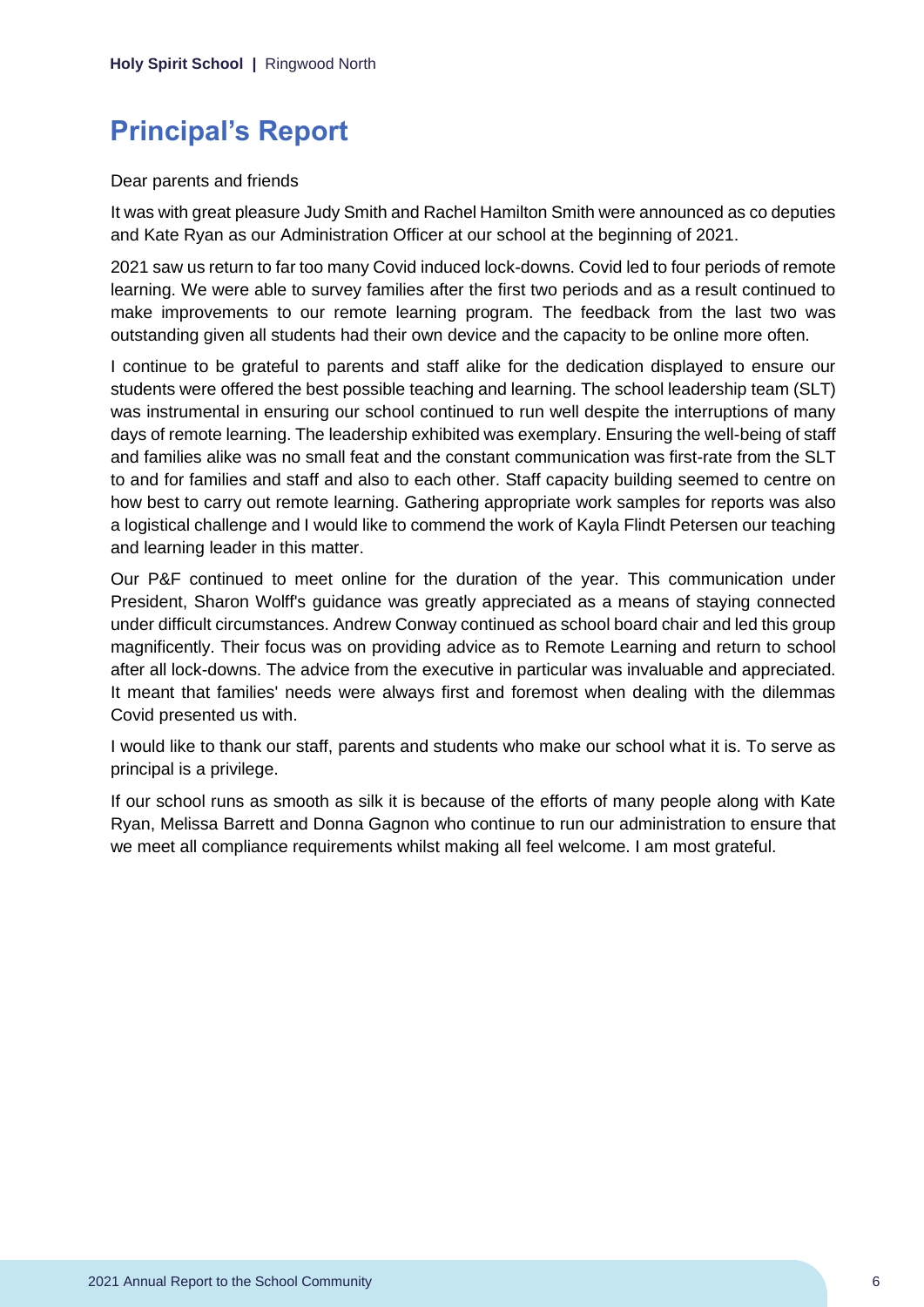### <span id="page-7-0"></span>**Parish Priest's Report**

Here in Holy Spirit School, the children learn what the Church believes and teaches, and what it means to belong to a Christian community. Each parish community is the heart of the church. They learn what belonging offers. Holy Spirit School provides students with exposure to a rich Christian community which gives young people an important basis for their future lives in the Church. We aim to create an atmosphere where children can grow in richness, fullness and integrity. We believe this can be achieved in the knowledge of God's love for everyone and by an increasing awareness and response to His presence in our lives. We prepare them to become loving and participating members of our parish.

The past year we have seen varying lock downs in the shadow of the pandemic. Through the resilience of the school staff and with God's grace, the children were able to receive their First Reconciliation, First Holy Communion and the sacrament of Confirmation conferred If patience is a saintly virtue, these children are worthy of canonisation. It is our privilege to share our children's journey in faith. It is the hope we flourish and discover the incomparable joy of knowing Christ. God bless you and your family.

Best Wishes

Fr Arsenio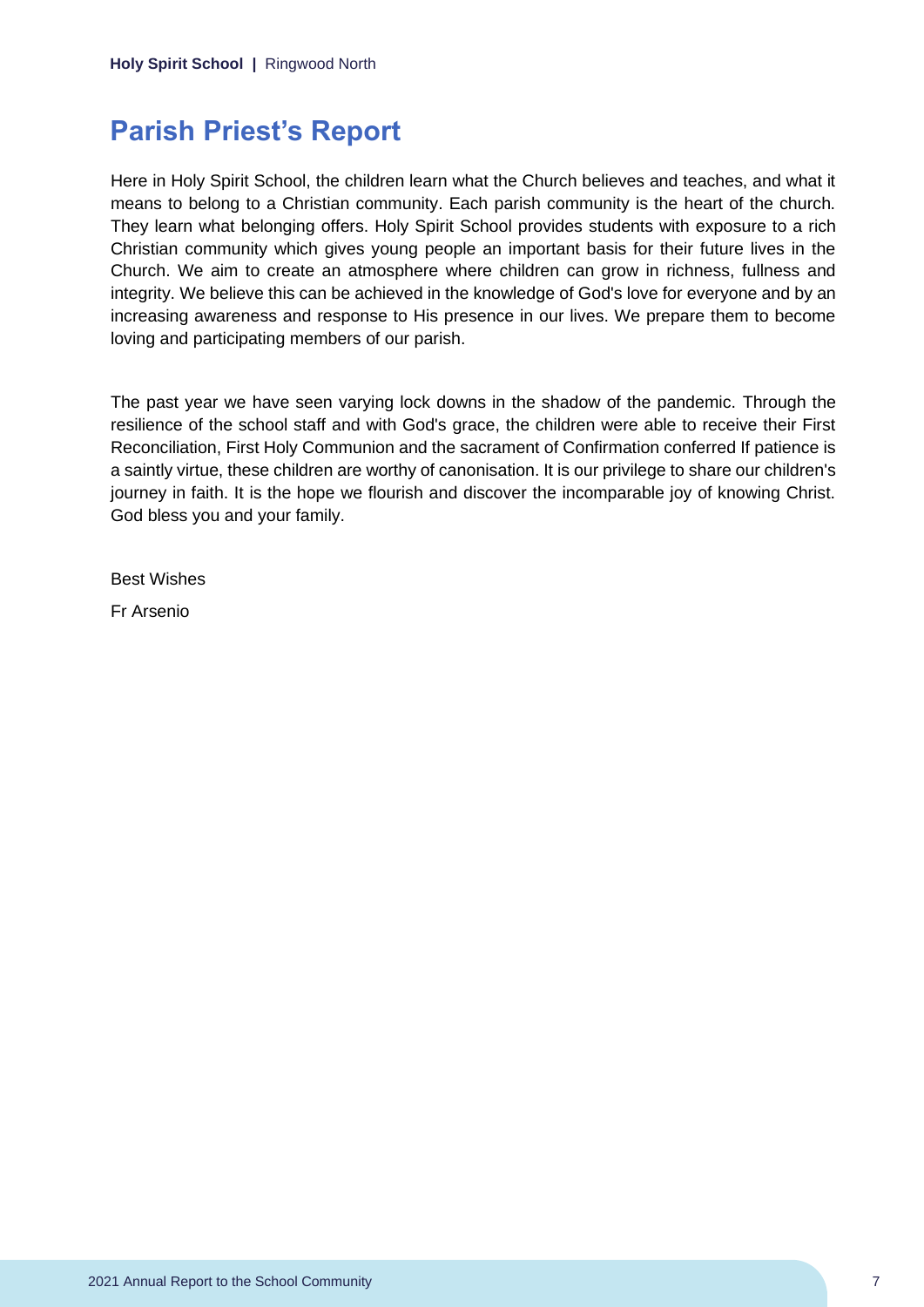# <span id="page-8-0"></span>**School Advisory Council Report**

Over the past 12 months, the ongoing resilience that has been displayed by the children, families, teachers, and school leadership has been nothing short of extraordinary. We use that word advisedly because all of us hope that what we have experienced in the last two years is not normalised. The speed with which Holy Spirit transitioned to online learning again was nothing short of exceptional.

The challenge of lockdowns, watching case numbers, managing cancelled events, changing restrictions and the myriad of media reports was confronting for grown adults; whilst our children had to process this mass uncertainty. As we acknowledge the efforts of the teachers and school, we must also pay tribute to parents and families as true partners with the school. The engagement with parents and families insured true partnership to support the ongoing education and wellbeing of our children.

On behalf of the parents and families, I would like to thank Holy Spirit for the way in which the school came together to continue the curriculum and put wellbeing first. We are all very thankful that the leadership team have provided clear direction amidst this uncertain time. To Duncan as principal, thank you for your leadership and for the way you have engaged with families. The School Advisory Council has worked to support the decision making of the principal through monthly meetings and weekly (at times almost daily) interactions to ensure the parent voice was heard and acted upon.

We are optimistic about 2022 and we give thanks that there are so many committed people within the school who have given so much with the objective of supporting our children.

Andrew Conway

**Chair**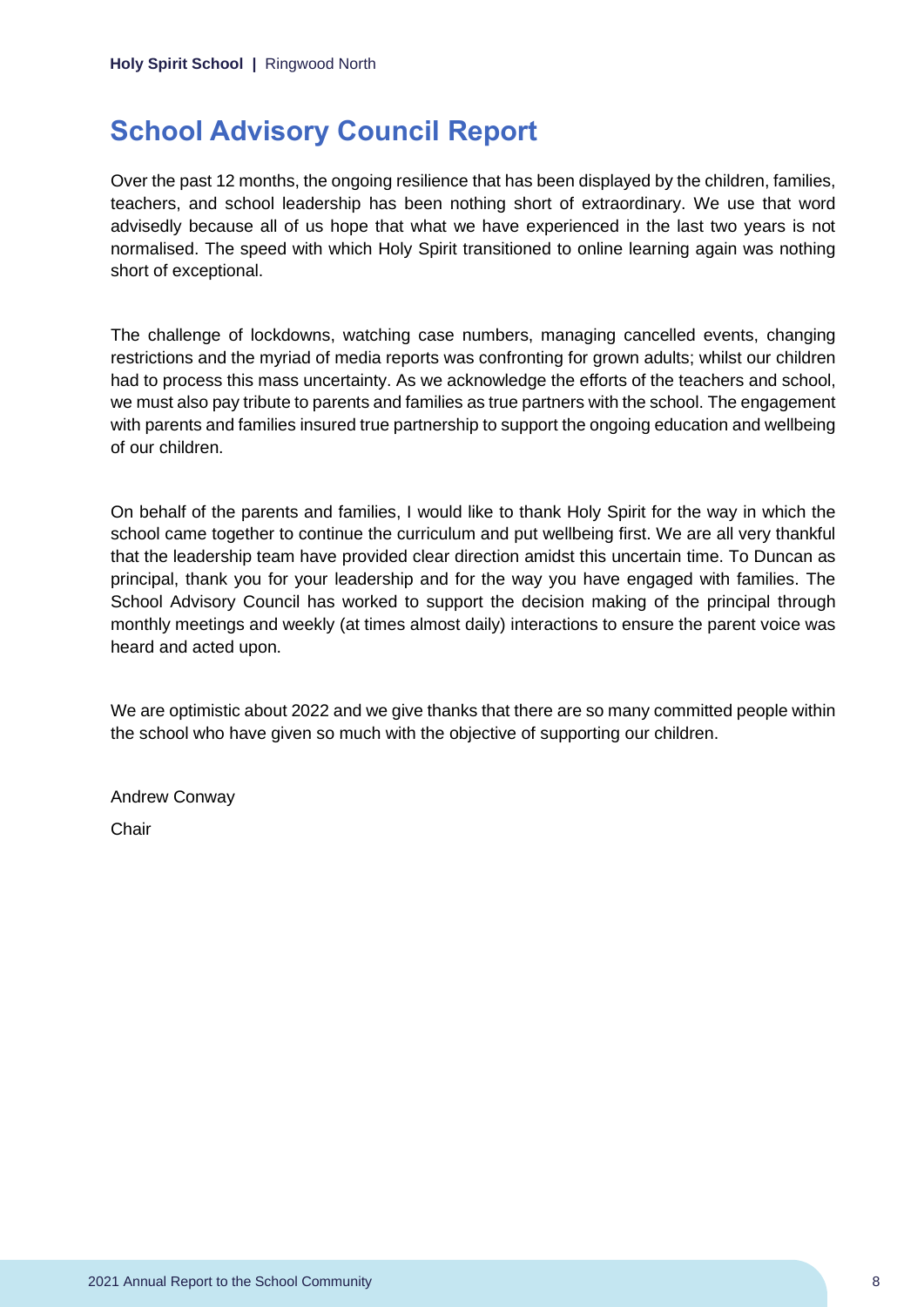# <span id="page-9-0"></span>**Education in Faith**

#### **Goals & Intended Outcomes**

Goal: To strengthen our Catholic identity in the context of a contemporary world.

Focus: That teachers will create and deliver rich contemporary, challenging and relevant RE curriculum.

#### **Achievements**

The School Closure Day on Education in Faith was held on 30th April 2021. Paul Fumei and Lisa Heffernan worked with staff to unpack data from the ECSI surveys. We explored where we were as a staff and how this impacted our goal to strengthen our Catholic Identity.

In PLT and RE meetings in Term 2, 3 and 4, staff applied the Pedagogy of Encounter to ensure and increase rich and relevant RE curriculum to all students. Staff have become more confident when planning units of work which incorporate thinking routines and have continued to use a variety of scripture, and ways to explore the scripture with the students. The staff have a clearer understanding of the three areas of the RE curriculum and the Learning Descriptors within the five content areas. These have become part of the reporting process for Semester One and Two Student Reports. A culture of working together has been an achievement, as many staff members have willingly worked together to plan the units of work to teach the RE curriculum using the Pedagogy of Encounter.

One of our biggest achievements for 2021 was that a high number of students received the sacraments that had been postponed from 2020 due to the Pandemic. Although workshops were not able to be held in person, they were held online with parents attending with their child. The Sacrament of Eucharist was a great success. The students in Year 4 and 5 received the Sacrament of Eucharist in two masses over consecutive nights that were held outdoors with family able to attend. Grade 5 was on Wednesday 17th November and Grade 4 was held on Thursday 18th November.

Holy Spirit celebrated many liturgies during the year, commencing with the combined Opening School Mass, Ash Wednesday Mass and Staff Commissioning Masses.This mass was held outdoors on the oval, with

An ANZAC Day ceremony was held during the School Assembly.

Only two class masses were held during the year, with the remaining 16 class masses being cancelled.

The End of Year Mass was held on the oval on Friday, December 10th with students, teachers and parents in attendance.

Year 6 Graduation Mass was held on December 14th in the Church. Year 6 teachers, parents and Year 6 students attended.

A staff mass was held in the Church on Thursday 16th December.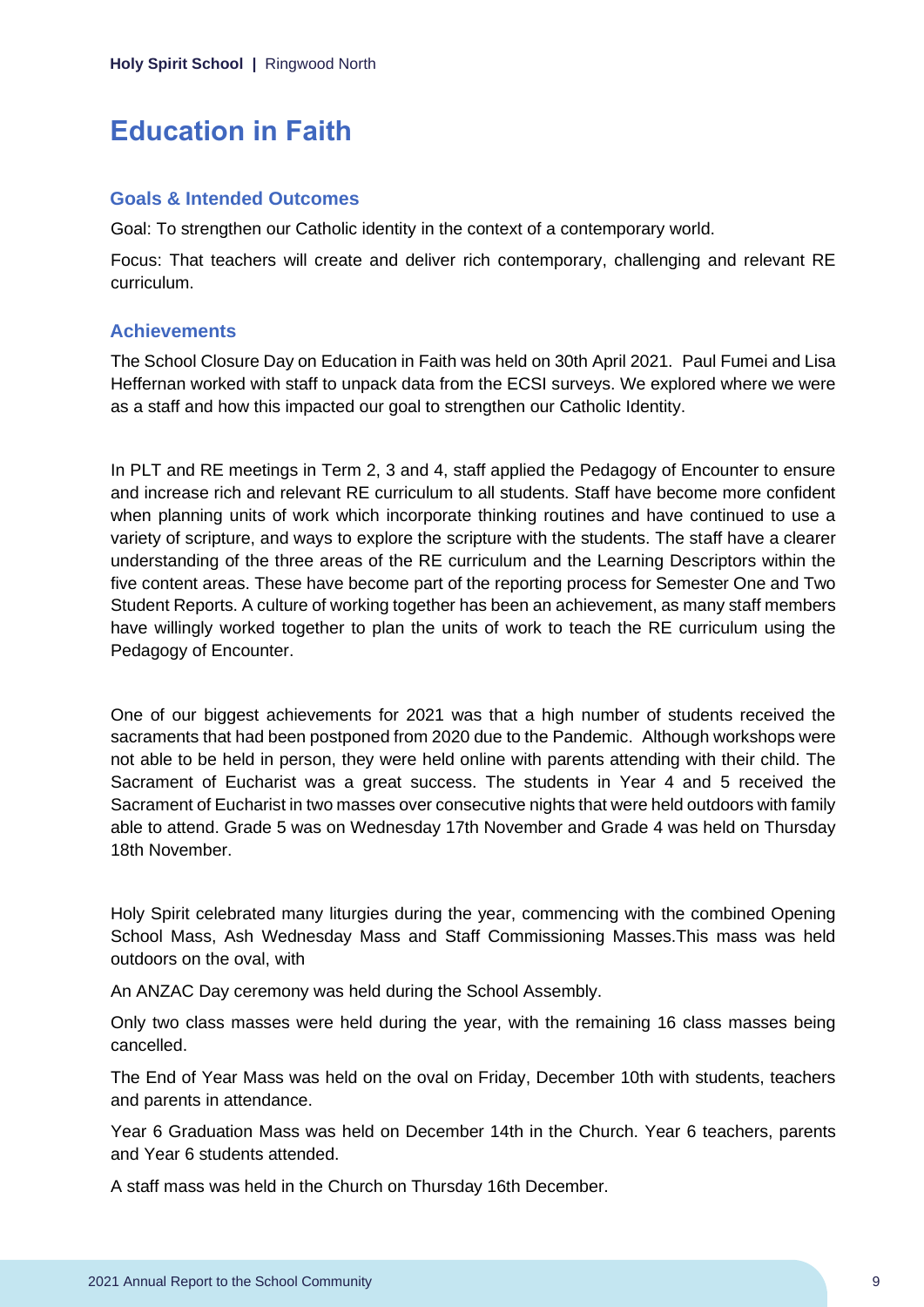Prayer and Meditation continued to be a focus in every classroom, with the students on a Google meet during lock down times. Slideshows were made available for each class to participate in the special events of the week, such as Holy Week, NAIDOC week, The Feast of the Assumption, Year of St. Joseph, Advent and Christmas.

Fund-raising consisted of a Family Christmas Hamper, where each class donated goods to St. Vinnies. The response was amazing as families were extremely generous to the families in need in our community.

#### **VALUE ADDED**

Staff PLT and School closure

- School Closure Day on Education in Faith 30th April with a focus on looking at Holy Spirits ECSI data.
- PLTs & Meetings: RE unpacking Education in Faith curriculum and using Pedagogy of Encounter when planning for Term 2, 3 & 4.

Sacramental Program:

- All workshops for the Sacraments of Reconciliation and Confirmation were held online with parent and student attending. The Year 4 students were provided with a home task to complete instead of a workshop.
- The Sacrament of Reconciliation was completed in Term 1 in class groups with the year 3/4 students together.
- The students in Year 6 received the Sacrament of Confirmation on May 21st at St. Patrick's Cathedral, East Melbourne.
- The students in Year 4 and 5 received the Sacrament of Eucharist in two masses over consecutive nights that were held outdoors with family able to attend. Grade 5 was on Wednesday 17th Nov and Grade 4 was held on Thursday 18th November. Parents were allowed to attend.

Fund-raising:

- Term 1 Caritas fund-raising went ahead, however no activities to increase donations were able to proceed.
- Term 4 St Vinnies Christmas Appeal. Each class was assigned a family to collect goods for.

Liturgy:

• Opening school mass, Ash Wednesday Mass and Staff Commissioning Masses combined (17th February) and was held outdoors on the oval.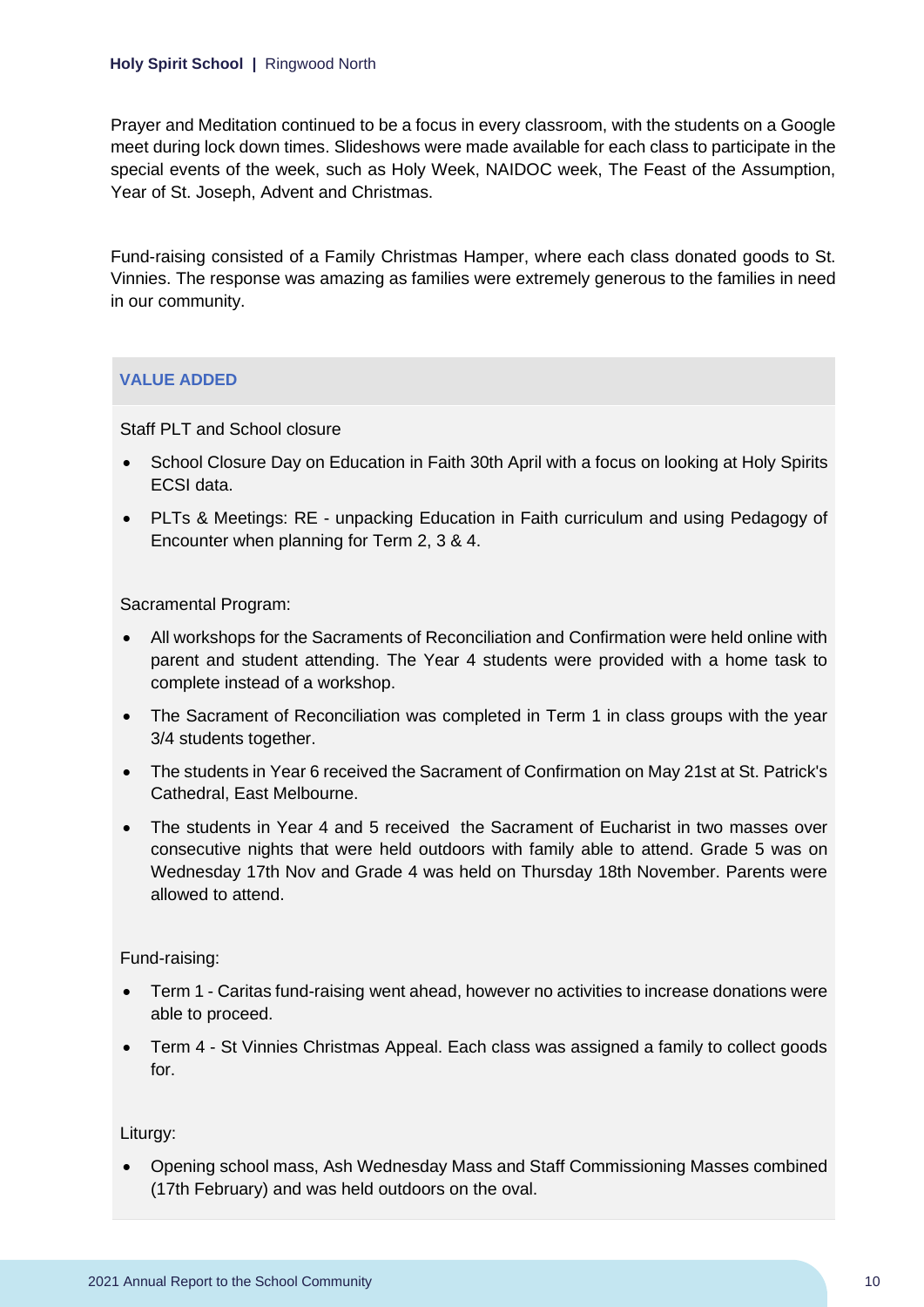- ANZAC Day ceremony held during Assembly
- Two 5/6 classes celebrated a class mass in the Church. 28th April and 5th May.
- End of Year Mass was held on the oval on Friday, December 10th
- Graduation Mass was held on December 14th in the Church. Parents and Year 6 students.
- Staff mass was held in the Church on Thursday 16th December.

Prayer and Meditation:

- A meditation and prayer slideshow was made available for each class to complete each morning which focussed on Holy Week and Easter.
- A meditation and prayer slideshow was made available for each class to complete each morning which focussed on NAIDOC Week.
- A meditation and prayer slideshow was made available for each class to complete each morning which focussed on the environment. E.g World Ocean Day
- A meditation and prayer slideshow was made available for each class to complete each morning which focussed on Mary MacKillop and then the Assumption of Mary.
- A meditation and prayer slideshow was made available for each class to complete each morning which focussed on Science Week.
- A meditation and prayer slideshow was made available for each class to complete each morning which focussed on Father's Day and the Year of St.Joseph.
- A meditation and prayer slideshow was made available for each class to complete each morning which focussed on Kindness Challenge and Esmart.
- A Meditation prayer slideshow for Advent and Christmas made for whole school to participate.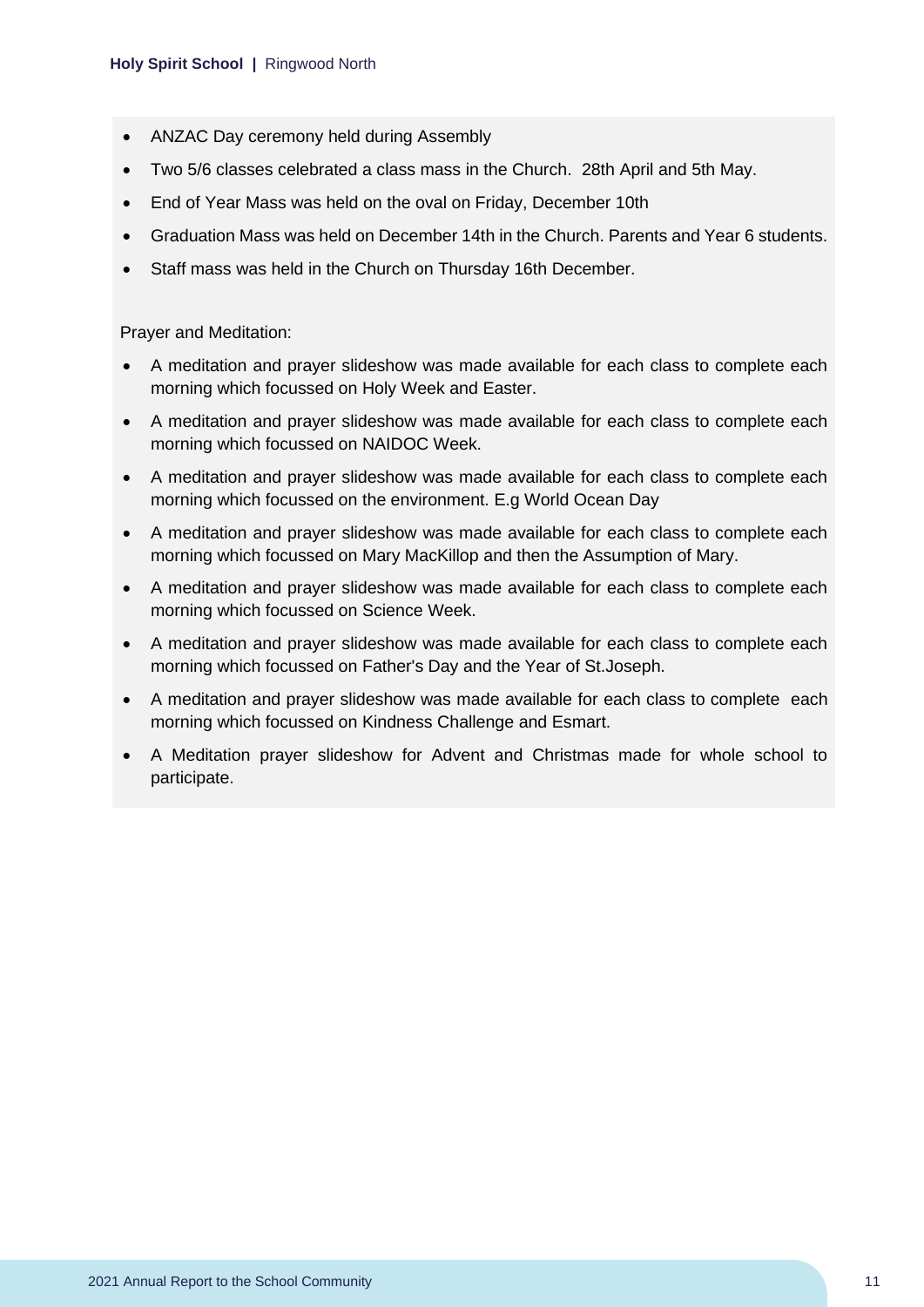# <span id="page-12-0"></span>**Learning & Teaching**

#### **Goals & Intended Outcomes**

#### **Goal:**

To build a collaborative and engaging learning environment that focuses on rigour, challenge and high expectations.

#### **Intended Outcomes:**

- That consistent practices and strategies for personalising student learning will lead to improved student outcomes (learning growth) in literacy and numeracy.
- That students will be more engaged and motivated learners.

#### **Achievements**

In Learning & Teaching, the Assessment & Reporting Policies remain reflective of the teaching philosophy at Holy Spirit Community School.

An Inquiry Learning approach to teaching the curriculum continued to be developed within the school. Holy Spirit follows a Two-Year Cycle, enabling year levels to develop inquiries of learning that are interesting and relevant to their year level expectations; including key events that are happening around the world. Each unit of learning embeds the cross-curricular priorities and the capabilities. The Inquiry cycle uses the Victorian Curriculum to guide the learning and teaching each term.

Visible Thinking Routines continued to be established and embedded across each curriculum area in order to facilitate and nurture the Critical and Creative Thinking development of our students at Holy Spirit. These thinking routines were used in various contexts and for various purposes and learning and new insights were shared with our staff across the school.

Our Visual Arts program evolved throughout the year, becoming a specialist subject, taught weekly in the school's art room. Visual Art continued to follow the established two-year cycle, focussing on developing art skills from Prep to Year 6. The program was systematically reviewed to ensure our students were receiving relevant instruction that linked to the Victoria Curriculum. Each visual arts unit encompasses an artist study whose work is used as inspiration for teaching the skills and techniques for visual art learning.

Learning Intentions have been successfully embedded throughout the school and it has become an expectation for them to be clearly displayed during lessons. Shared vocabulary and consistent language is also used across the school to describe the learning, assisting the transition between each year level. Our students gained confidence when describing their learning and are now highlighting how they know they are successful. The use of Success Criteria developed this year and is used more readily throughout the school. This remains a continued focus which aligns with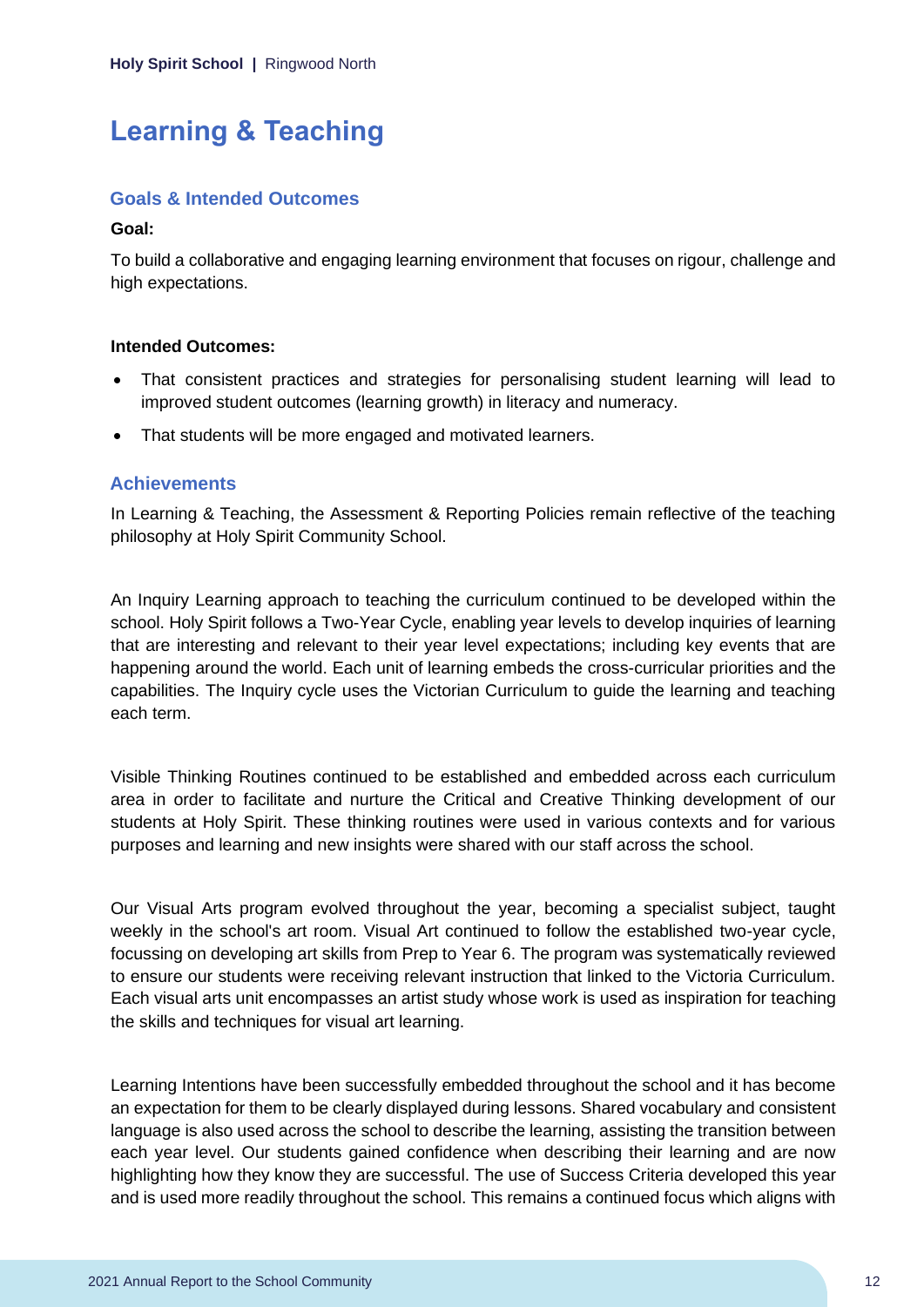the work we are doing with Lyn Sharratt and her 14 Parameters of System and School Improvement.

Data Walls were trialled and used to monitor student achievement and growth throughout the year. Data analysis sessions were embedded in facilitated planning sessions where teachers analysed data to find their student's next step for learning. This work will be continued into the new year.

Facilitated Planning was continued throughout the year, despite the unprecedented year that we faced. The leaders within English, Mathematics and Education in Faith worked with staff to plan and implement a curriculum that was differentiated to suit the needs of the students within each year level. There was a focus on teaching the core aspects of English and Mathematics across each year level to ensure that our students received the most critical teaching instruction that our staff could offer. Differentiation will continue to be a core focus for the school moving forward.

Time was regularly allocated, throughout the year, to enable the English & Mathematics Leaders to work and plan with each level. This planning aligned with weekly focusses and specific needs, whilst linking to the Victorian Curriculum. Facilitated Planning sessions continued, and increased in frequency, throughout our remote learning experience. This planning time proved to be a critical aspect to ensure the students at Holy Spirit continued to receive relevant and engaging instruction that enabled them to continue to learn in a remote setting.

#### **Remote Learning**

Like all schools, Holy Spirit transitioned to an online learning environment where our staff used digital platforms to continue their teaching, in a remote setting. The video conferencing platform of Google Meets was used on a daily basis, up to three or four times per day. Students were involved in whole-class online learning, as well as, focus group teaching within the areas of English and Mathematics. Digital platforms of Dojo Portfolios (P-2), Google Classroom (3/4) and Hapara (5/6) were used to collect and correct learning. Meaningful feedback was provided regularly to our students on their learning progress, both orally and in writing. This feedback was made explicit to our families and students at the beginning of each week. Student wellbeing continued to be a focus throughout our periods of learning from home, with regular check-ins completed, via Google Form, and explicit learning planned for, targeting student needs from the data collected. Transitioning our students between school and home became a core focus during the lock down periods, to ensure that the transition process was as smooth as possible.

Holy Spirit housed all learning on its own school Google Site, which became the place where students and parents could access learning and refer to tutorials, videos and articles each week. Library/Visual Arts, Japanese, Performing Arts and Physical Education specialist classes continued to be taught online via Google Meets. This learning enabled students to participate in subjects other than the core subjects, as part of their online classroom environment.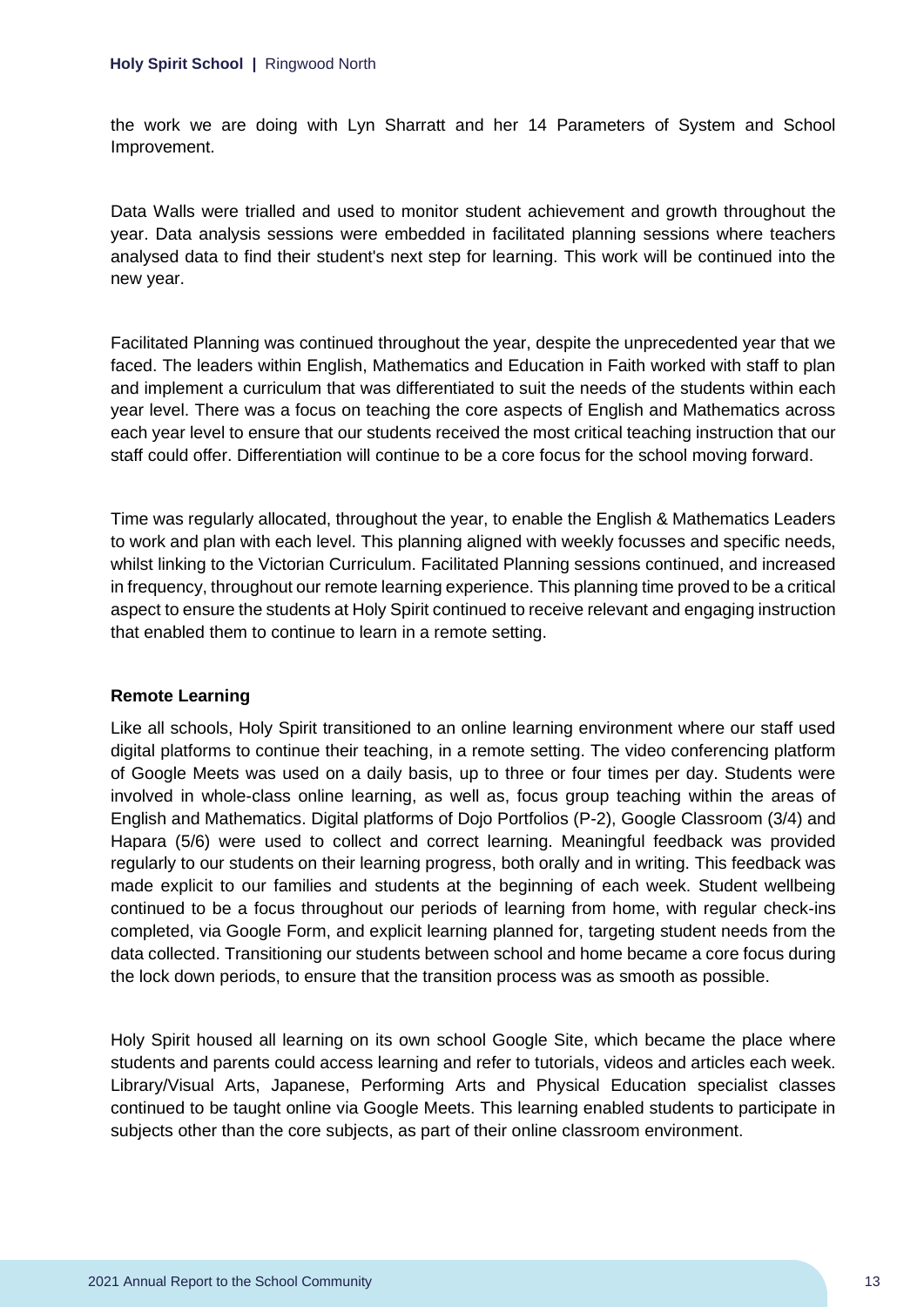Online Parent-Teacher Interviews were conducted throughout the year, updating our parent community on their child's learning progress; and a modified School Report was completed in both Semester One and Two.

#### **Mathematics**

We have focussed on including more open-ended investigations and consistently recording ways to differentiate in maths by including enabling and extending tasks in our maths planners. Maths Day was held as a celebration of Maths throughout the whole school and many students elected to take part in the UNSW Maths Competition.

The Maths Intervention program has continued to be a valuable part of the curriculum. Students have been targeted based on NAPLAN, PAT Maths, SINE testing and in-class results. This individual and small group targeted program has benefited our students in building their confidence and capacity in Mathematics.

Moving forward, Holy Spirit will be engaging with the use of Essential Assessment to assess and monitor student achievement and growth in Mathematics from Prep - Year 6.

#### **English**

In English, we have continued to deliver a diverse range of programs to cater for the needs of individuals and cohorts of students. The Levelled Literacy Intervention program (LLI) and Reading Recovery have assisted students, who require extra support in the area of reading, to assist in achieving growth within this area. Reading in an online environment became a focus, using digital reading platforms that could enable our staff to monitor and record student reading growth across the year. This focus enabled our students to participate in weekly focus groups when learning remotely and at school.

A synthetic phonics program of Little Learners Love Literacy (LLLL) was introduced, as an intervention, for students who required support in phonemic awareness and phonics for spelling and reading. These students were identified through assessment or by teaching staff at Holy Spirit. Students participated in this program with a qualified Speech Therapist, fortnightly, in a small group or individually. These sessions continued throughout each lock down.

There has been a significant focus on improving the assessment of the Writing program at Holy Spirit. Every classroom teacher participated in writing moderation sessions throughout the year in order to develop a comprehensive guide to moderation stages across the school. This guide is used as a basis of assessment in writing and is constantly adapted and changed to suit the growing needs within the school.

We continue to use the systematic approach of SMART Spelling at Holy Spirit, monitoring student progress and training new members of our staff.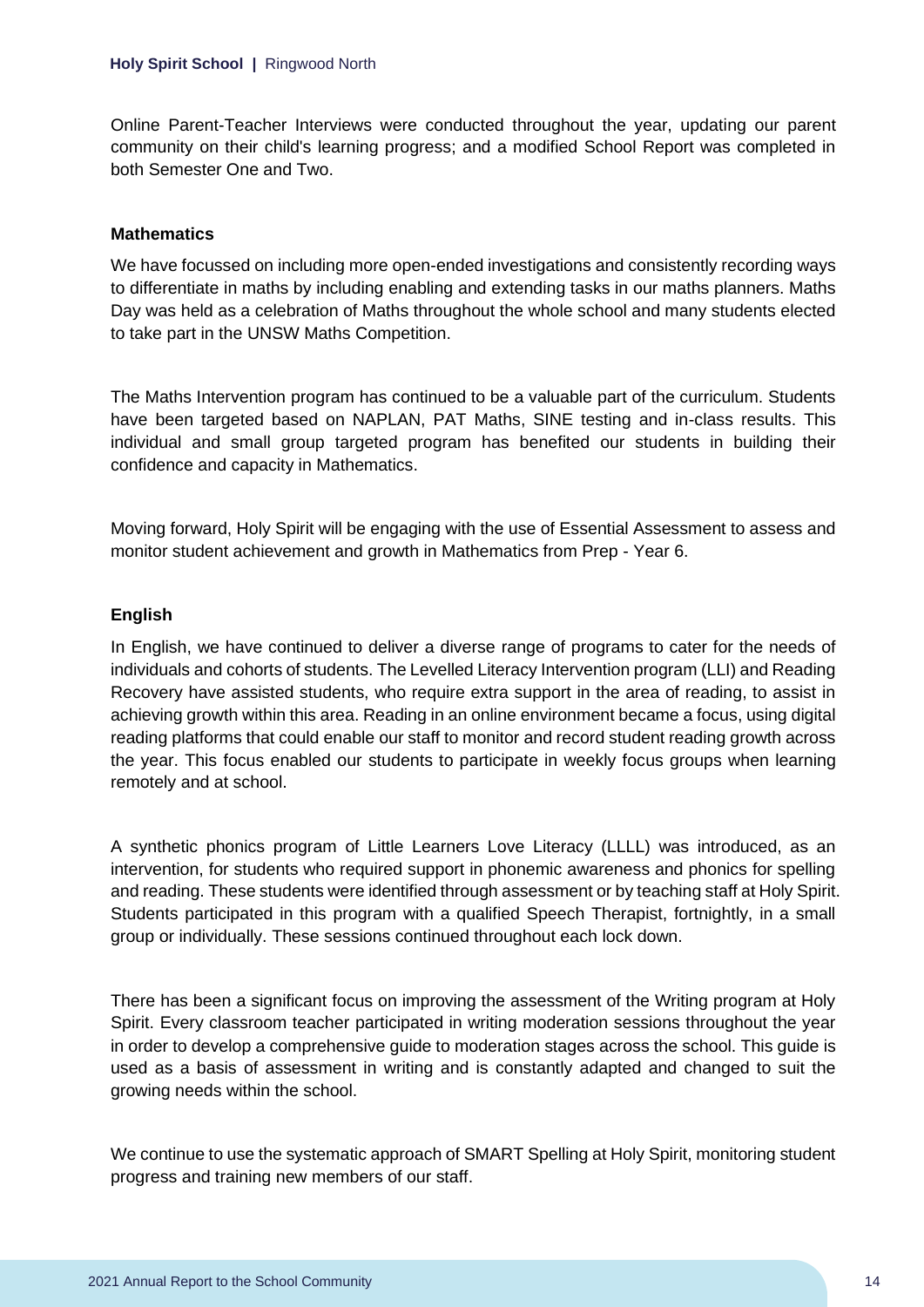#### **Professional Learning**

Ongoing growth for our staff is supported and nurtured at Holy Spirit Community School. Professional Development for staff consisted mainly of wellbeing, Education in Faith, and the work of Lyn Sharratt and her 14 Parameters for School Improvement. This professional development was critical in ensuring our staff were equipped with the necessary skills and knowledge to teach our students in both face-to-face and online classroom environments. Professional development will continue to be provided to staff, aligning with the school's priorities and needs of our students. Members of the leadership team provided ongoing development to staff through the weekly Professional Learning Team meetings (PLTs) that engaged in areas of the curriculum that were of need across the school. The Professional Learning Teams (PLTs) had a focus on data and curriculum, to assist our teachers to analyse and make informed decisions about the best ways to improve the learning and teaching outcomes, ensuring we targeted the students who required support and extension within the classroom environment. Network meetings were attended online to ensure our leadership team had the most up-to-date instruction and information provided by Melbourne Archdiocese Catholic Schools.

#### **Student Learning Outcomes**

Data continued to be an integral part of all that we do at Holy Spirit, ensuring our Assessment Schedule was modified to enable our classroom teaching staff to continue to collect data on their students. In both Mathematics and English, data was used to drive teaching. Formative and summative assessments are valued within Holy Spirit. PAT Maths, PAT Reading and SWST Spelling was administered twice throughout the year (February and October) and PAT Early Years Maths and Reading was completed by the Foundation and Year One students, continuing our aim to gather and use consistent Mathematics and English data throughout the school to drive student progress.

The data gathering process continued throughout remote learning, flipping the way we gathered data to match the resources and our students' individual needs. Data was gathered in small group situations in English and Mathematics via Google Meet. Assessment indicators were given each week, for different subject areas to our parents and students. This enabled our classroom teachers to track the progress of our students even when not teaching face-to-face. Dedicated testing days were scheduled while learning remotely, with our students meeting one-on-one with our classroom teachers enabling them to gather reading and comprehension data to inform their teaching practice. Once students returned to school, assessment was completed and then used to monitor growth and progress, and also to ensure future teaching and learning was focussed and targeted to our students' specific needs.

#### **STUDENT LEARNING OUTCOMES**

The NAPLAN results show that, at Year 3, 100% of our students had reached or surpassed the minimum standard in all areas. Whilst the results were similar or better than the state results, Reading and Grammar & Punctuation were particular areas of strength for our top students. The results in Spelling, Writing and Numeracy were also similar or better for most students, there is scope to extend the top performing students.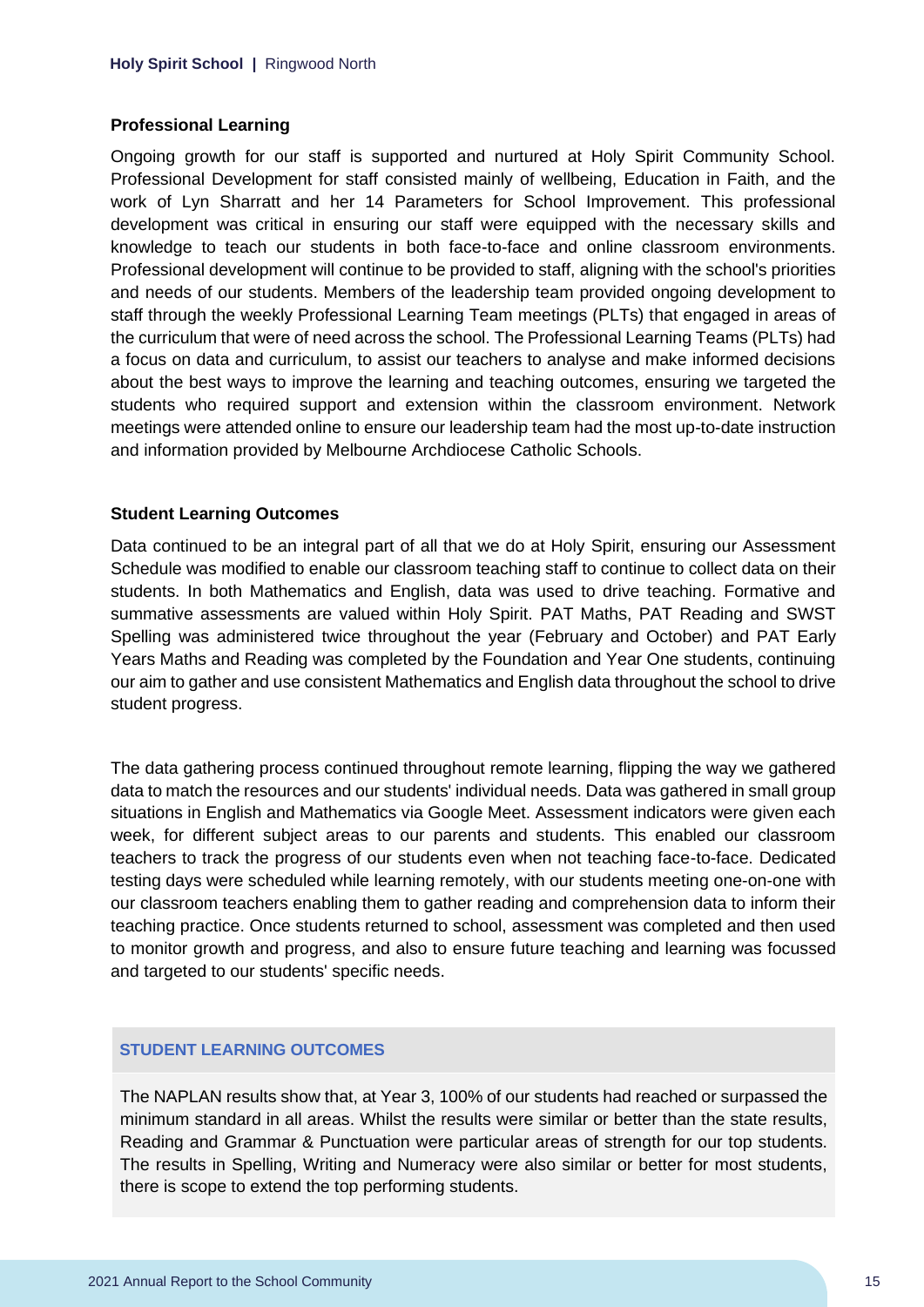At Year 5, our students' results had similar or better results than state for students in the middle and the lower end of the cohort; however, there was again scope to extend the top performing students in all areas. The results also show that 100% of our students reached or surpassed the minimum standard in Writing, with 98% in the other areas (Reading, Spelling, Grammar & Punctuation & Numeracy).

Considering growth from Year 3 in 2019 to Year 5 in 2021, broadly our students made a similar rate of growth across the years when compared to the state, in Reading, Writing and Spelling, although the rate of growth for the higher and lower performing results was not as steep. In Grammar & Punctuation and Numeracy, our students did grow as much. We wonder what impact the periods of remote learning had on some of our students and their performance on the NAPLAN tests.

In 2021 have been focusing on improving the use of data to improve the identification of areas of student need. A wide range of data is used by teachers and progress is monitored. We have a range of programs in place to improve student outcomes. In 2020, tutoring, a synthetics phonics program (guided by speech therapists), Reading Recovery, Numeracy Intervention were all implemented.

Students at risk are identified through school based assessments, parent notifications and external specialists' reports. Goals and targets are set and documented, in consultations with parents. Adjustments are made to the learning program and progress is reviewed regularly.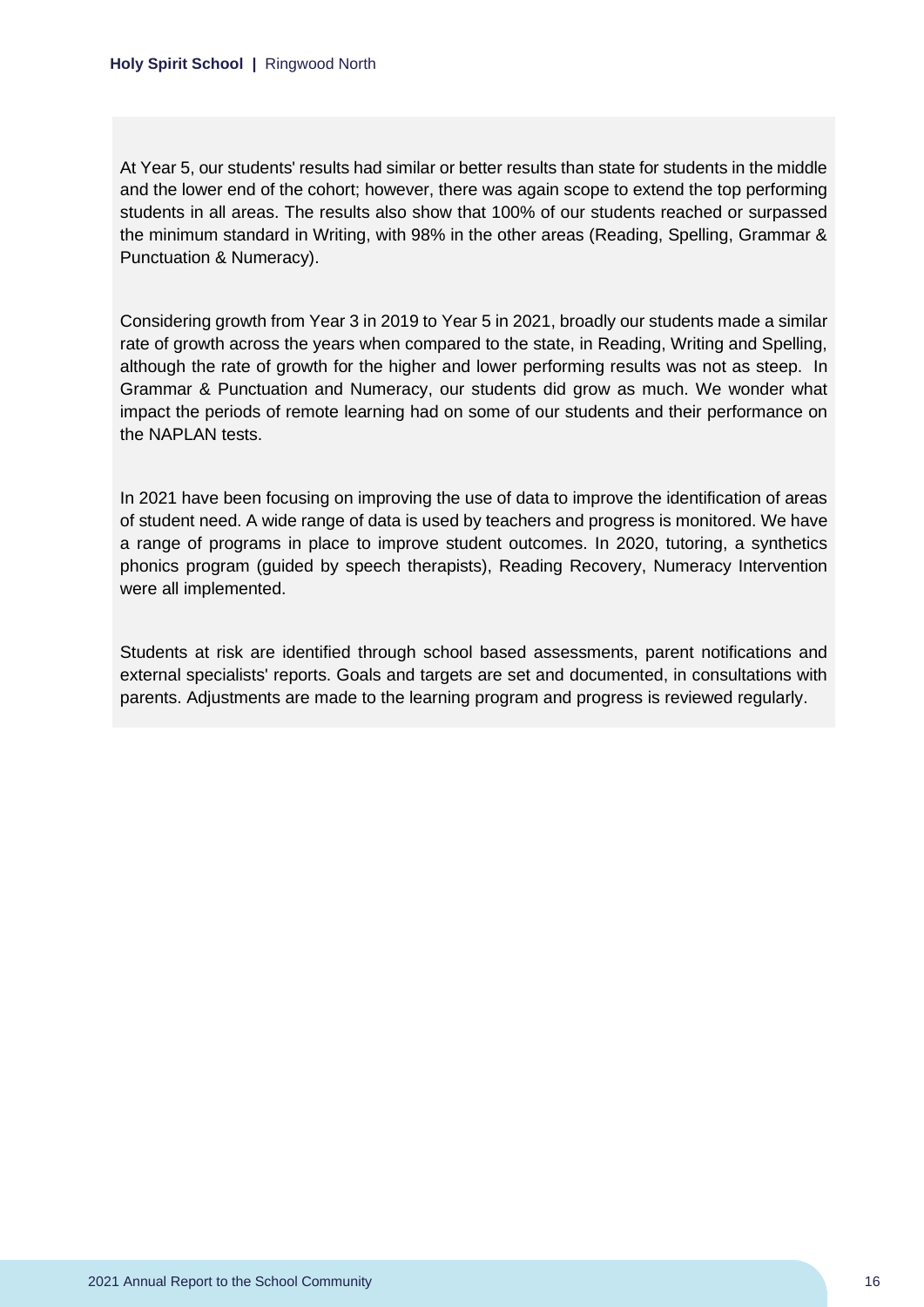| <b>NAPLAN TESTS</b>            | 2019<br>$\frac{9}{6}$ | 2020                         | $2019 - 2020$<br><b>Changes</b> | 2021<br>$\frac{0}{0}$ | $2020 - 2021$<br><b>Changes</b> |
|--------------------------------|-----------------------|------------------------------|---------------------------------|-----------------------|---------------------------------|
|                                |                       | $\star$                      | $\star$                         |                       | $\star$                         |
| YR 03 Grammar &<br>Punctuation | 100.0                 | $\qquad \qquad \blacksquare$ | $\overline{\phantom{a}}$        | 100.0                 |                                 |
| <b>YR 03 Numeracy</b>          | 100.0                 | -                            |                                 | 100.0                 |                                 |
| <b>YR 03 Reading</b>           | 100.0                 | -                            |                                 | 100.0                 |                                 |
| <b>YR 03 Spelling</b>          | 98.2                  | $\qquad \qquad \blacksquare$ | $\overline{\phantom{a}}$        | 100.0                 |                                 |
| YR 03 Writing                  | 100.0                 | $\qquad \qquad \blacksquare$ |                                 | 100.0                 |                                 |
| YR 05 Grammar &<br>Punctuation | 100.0                 | -                            |                                 | 98.2                  |                                 |
| <b>YR 05 Numeracy</b>          | 100.0                 | $\qquad \qquad \blacksquare$ |                                 | 98.2                  |                                 |
| <b>YR 05 Reading</b>           | 100.0                 | $\qquad \qquad \blacksquare$ |                                 | 98.2                  |                                 |
| <b>YR 05 Spelling</b>          | 98.3                  | -                            |                                 | 98.2                  |                                 |
| <b>YR 05 Writing</b>           | 100.0                 | -                            |                                 | 100.0                 |                                 |

#### **PROPORTION OF STUDENTS MEETING THE MINIMUM STANDARDS**

\* There are no NAPLAN results to report in 2020 as the Australian Government decided that due to the COVID-19 pandemic NAPLAN Assessments would not take place.

\*\* Data cannot be reported for this year as the number of students that sat the test was below 5 and the data has been suppressed for privacy reasons in accordance with the ACARA NAPLAN data reporting provisions.

\*\*\* No students sat the NAPLAN tests in this year level and in one or both of the relevant years.



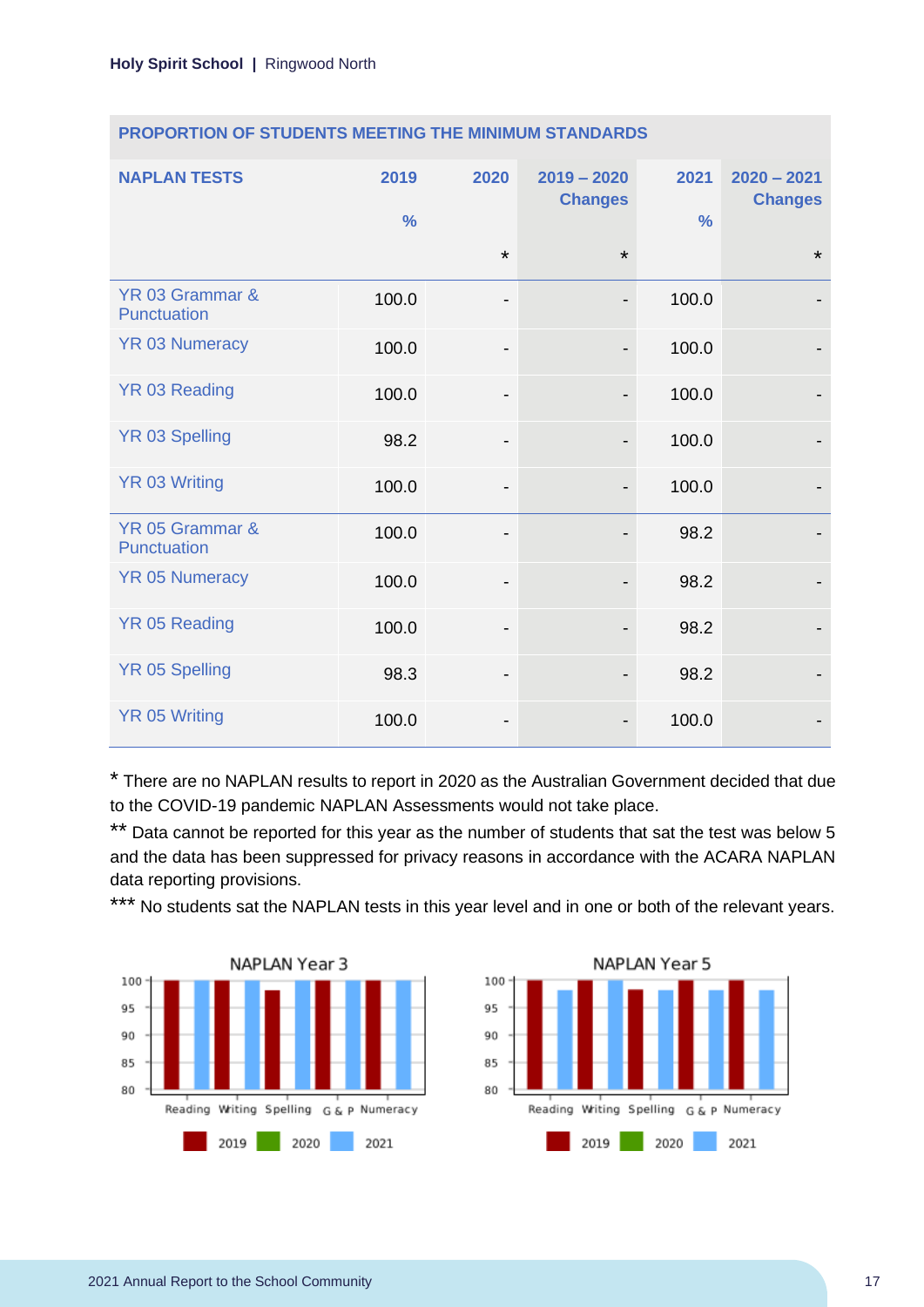# <span id="page-18-0"></span>**Student Wellbeing**

#### **Goals & Intended Outcomes**

Goal: To develop students as self-managing and self-regulating learners who increasingly take responsibility for their holistic development and that of others.

Focus: That the practice of PBL and SEL is embedded across the whole school

#### **Achievements**

In 2021, Student Wellbeing at Holy Spirit continued to focus on embedding a school wide approach to positive behaviour and social and emotional learning. Roland Wans from the MACS continued to support the school as our Positive Behaviour coach. The Wellbeing team continued to establish a framework and action plan for our improvement in the area of wellbeing and student engagement for all.

From Prep to 6, we continued implementing the evidence based and nationally recognised social and emotional learning curriculum, Respectful Relationships. In addition to this program, we launched the school wide Resilience Project program in all classrooms. A need was identified to build resilience in our students and build on our work in gratitude, empathy and mindfulness.

We continued our behaviour data collection practice by documenting behaviour breaches inline with our behaviour flow chart and expectations. This data collection informs us to make positive and accurate decisions in building up our students' decision-making, emotional regulation and behaviour.

In 2021, we compared and analysed our Social and Emotional data using the PAT Wellbeing program. This provided us with a clear direction of need for our students in terms of wellbeing and engagement. This allowed us to highlight specific student needs, in particular, students seeking help and managing their emotions. This allowed us to set a course for 2022 to focus on these areas of need, with specific lessons around help seeking and emotional management. In our school review this data was of particular interest and enabled school improvement decisions, in particular, student engagement. We highlighted opportunities for greater student voice, which saw us begin our school wide weekly student led STAR news video stream for the purpose of setting a weekly wellbeing and behaviour focus and reteaching of expectations.

Additionally, to this formal data collection, we implemented a daily check in online form for students to check in and answer some simple questions about their wellbeing. This data was automatically sent to class teachers who were able to support any data that was of concern.

Our Wellbeing teaching and learning continued to include at home digital lessons to cater for remote learning, including both our Resilience Project, Respectful Relationships and Cyber Safety.

A focus was made around staff wellbeing, with some specific PD around practice around selfcare and staff fulfilment. We continued to monitor staff and student energy levels and mental health and provided unplugged wellbeing days for staff and students to recharge and practise self-care during the challenging lockdown periods.

We also engaged with a speech therapist who worked with selected students for a term weekly from grade 1-4 to develop specific social skills. This will be continued in the same format for the 2022 school year.

Our data also enabled us to identify a need for intervention with our 5/6 girls, and they also attended fortnightly sessions around social skills especially for girls.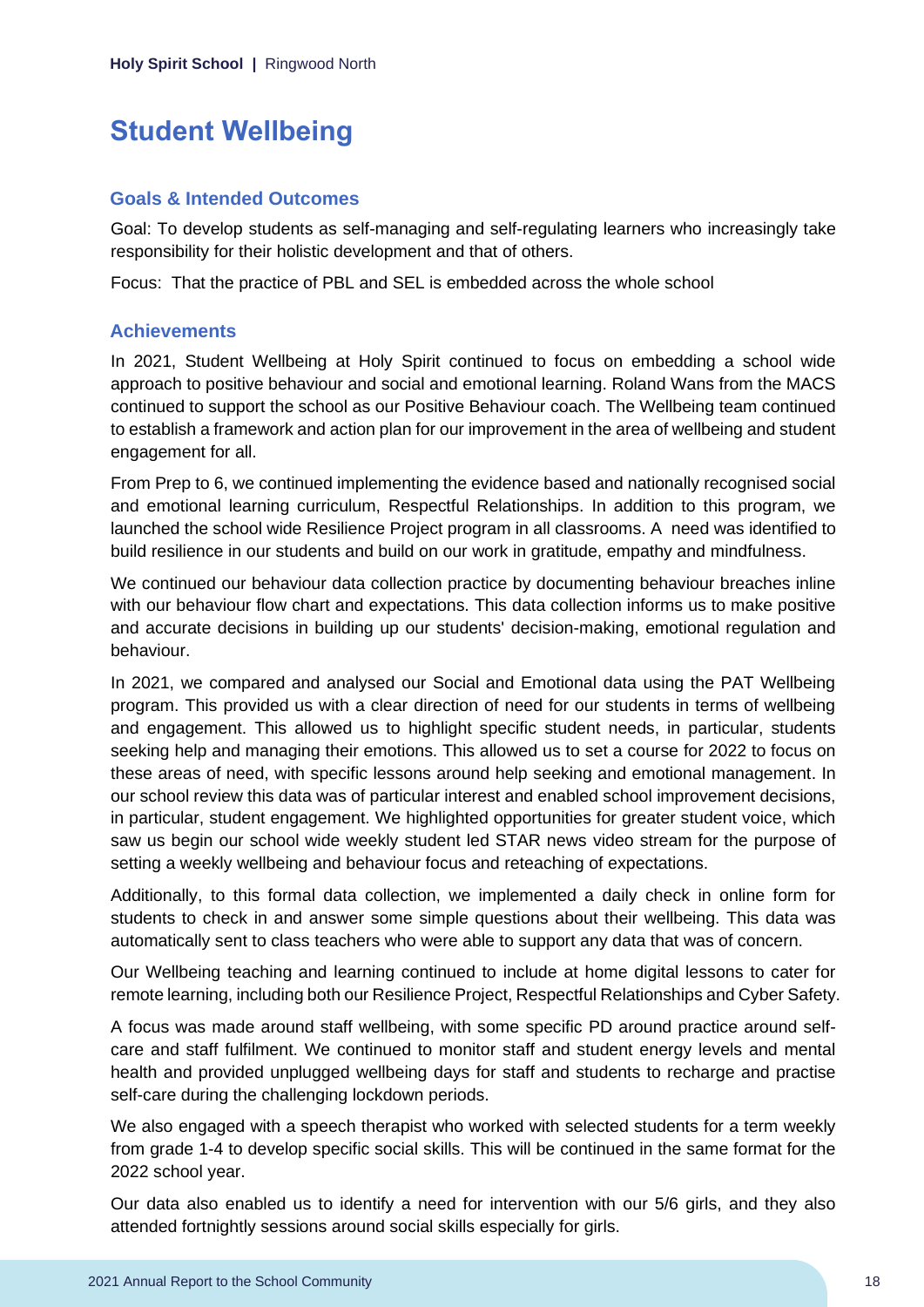We also were able to increase our school counsellors hours this year to continue to support students on a needs basis.

Professional development continued this year with cyber safety for our whole learning community, including PD for staff, students and parents.

#### **VALUE ADDED**

- 1. Implementation of Respectful Relationships curriculum
- 2. Data collection on Student Wellbeing 1-6 utilised for teaching and learning
- 3. Implemented the use of SWIS behaviour database
- 4. Continued use of remote Resilience Project lessons
- 5. Inaugural Grade 5/6 camp went ahead after lockdown
- 6. Wellbeing remote learning website resources
- 7. Playground adjustments upon returning to school
- 8. Implementation of referee for football games, upon returning to school
- 9. Parent webinar provided on CyberSafety

#### **STUDENT SATISFACTION**

Our students completed the MACSIS survey.

Year 4 data quite positive for remote learning year

Student Safety across the school has improved

Opportunities for wins exist in Student Engagement / Belonging

Student Engagement has the biggest neutral response, which suggests this needs to be a big focus for Students (particularly in differentiation)

We also need to explore opportunities to engage parents in learning to generate learning discussions at home.

#### **STUDENT ATTENDANCE**

Student attendance is taken twice a day, both in the morning and the afternoon through our digital student management system nForma. This is done by the classroom or specialist teachers whom ever has duty of care of that particular classroom. During remote learning we continued this way of collecting attendance by taking the class roll each morning during a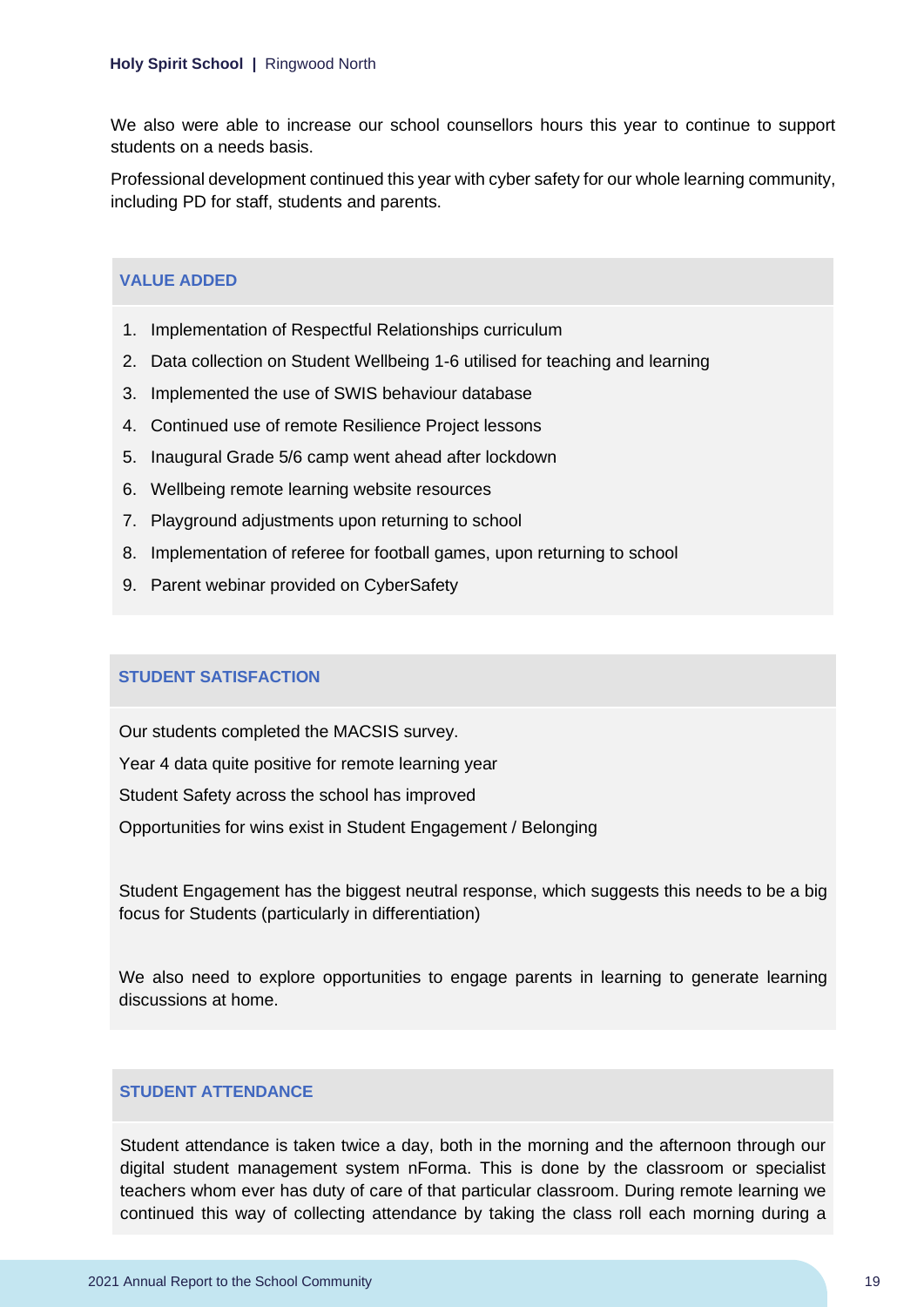morning meet. In the event of a student being away from the classroom Google Meet they were marked as morning absent. In the event of parent communication or a submission of a remote learning task they were then marked as in attendance. This was then monitored by our Administration Officer Kate Ryan who then sent an SMS to any parent for unexplained absences by 9:30am.

Upon return to on-site learning student rolls were marked at 9:30am and again at 2pm each day by the class teacher. Unexplained absences were again followed up by Kate Ryan.

School non-attendance is managed on a case by case basis where students and their families are supported in a variety of ways to help them re-engage with school as soon as possible. This includes assistance from the school counsellor, Learning Diversity leader and Principal. In rare instances continued non attendance is referred to the Regional Learning Consultant at MACS for further assistance.

| <b>Y01</b>                 | 95.6% |
|----------------------------|-------|
| <b>Y02</b>                 | 94.7% |
| <b>Y03</b>                 | 94.9% |
| <b>Y04</b>                 | 93.8% |
| <b>Y05</b>                 | 94.4% |
| <b>Y06</b>                 | 93.4% |
| Overall average attendance | 94.5% |

#### **AVERAGE STUDENT ATTENDANCE RATE BY YEAR LEVEL**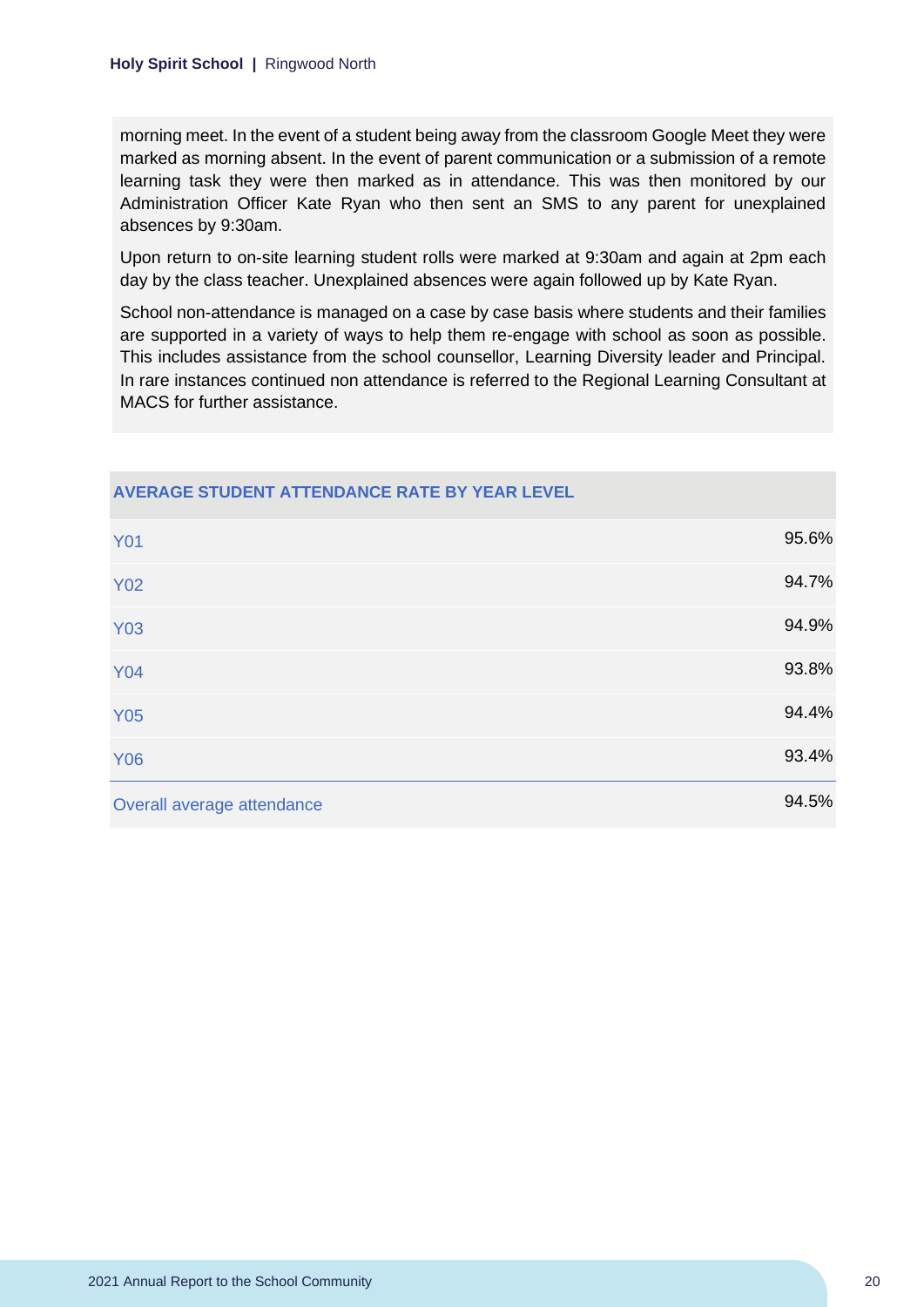### <span id="page-21-0"></span>**Child Safe Standards**

#### **Goals & Intended Outcomes**

To demonstrate the strong commitment of St Holy Spirit Staff to the care, safety and wellbeing of all students, the school provides an outline of the policies, procedures and strategies developed to keep students safe from harm, including all forms of abuse in our school environment, on campus, online and in other locations provided by the school.

These policies consider relevant legislative requirements within the state of Victoria, including the specific requirements of the Victorian Child Safe Standards as set out in Ministerial Order No. 870.

These policies apply to school staff, including school employees, volunteers, contractors and clergy.

School board members continued to be updated on procedures and staff also undertook on line mandatory reporting training.

#### **Achievements**

**Achievements** 

The implementation of the following policies;

- 1. Child Safety
- 2. Child Protection and Reporting
- 3. Code of Conduct
- All staff have completed the online Mandatory Reporting Manual. This is an annual expectation.
- Consultation with the School Education Board regarding policy development, ratification and implementation steps.
- Attendance of Principal, Compliance Officer and Student Well-being Leader at professional learning / briefings regarding Child Safety
- Implementation of an updated sign in and out system to increase accountability for all visitors.
- Child safety Implementation of Risk Management practices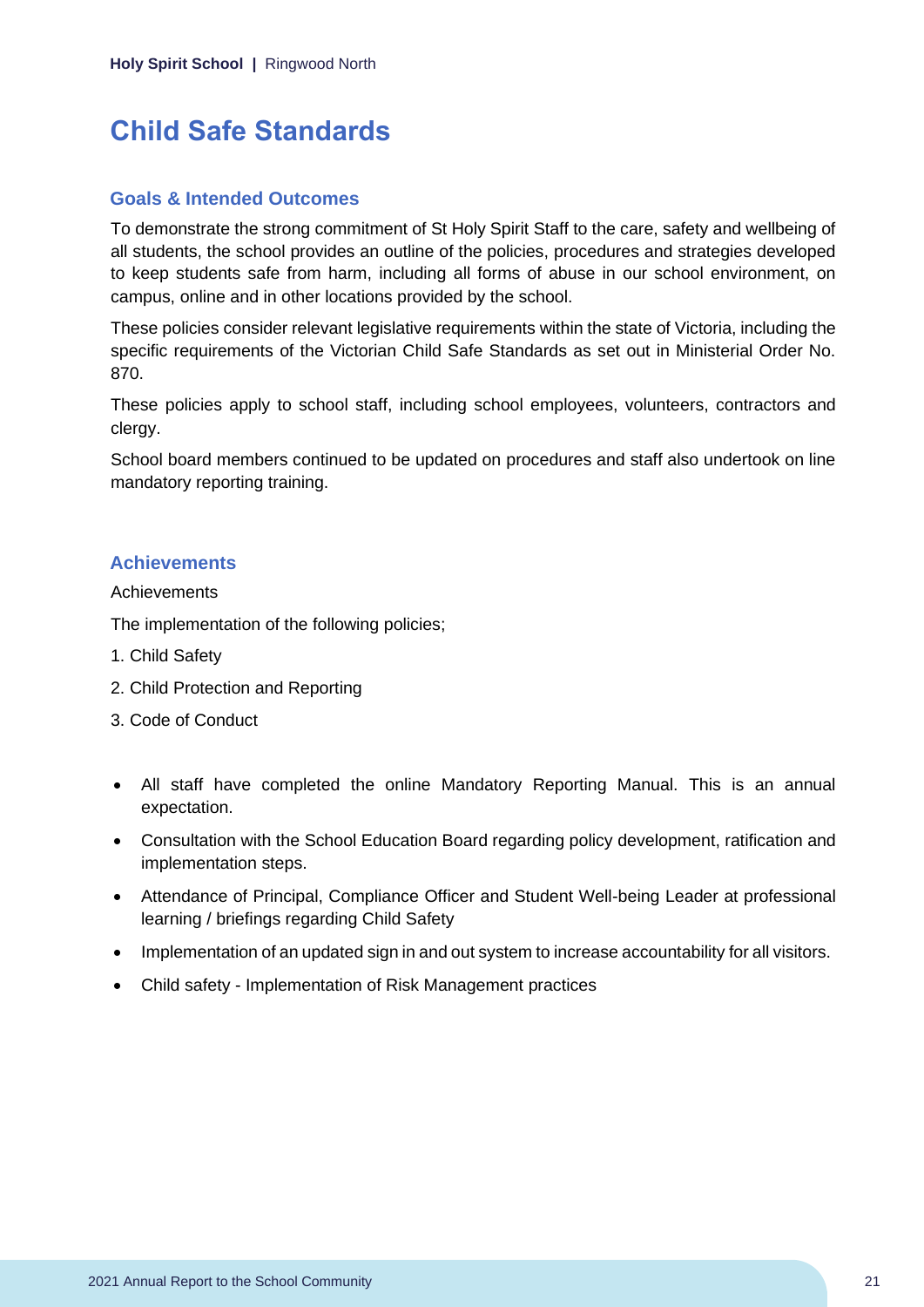### <span id="page-22-0"></span>**Leadership & Management**

#### **Goals & Intended Outcomes**

Goal: To build a strong professional learning culture that is characterised by shared leadership, high expectations, teamwork, feedback and accountability that focuses on continuous improvement.

Focus: Build positive relationships by focussing on teamwork, professionalism and openness

#### **Achievements**

In 2021, the vision of further developing a model of a shared leadership team was continued and supported by the members of our team. Our leadership team welcomed two new deputies who continued to share the administration and empower leadership skills and professional knowledge of others. Both deputies, whilst working together to improve student outcomes, also worked alongside staff, supporting them through two distinct but connected pathways; contemporary Teaching and Learning practices along with Learning Diversity and Well-being.

As part of our learning and teaching direction, the Leadership and Management in our school continued to expand by empowering classroom teachers to be involved in leading The Learning Collaborative project which was led by the C.E.M. and Lyn Sharratt.

In the sphere of Well-being, the Leadership Team looked at how to continue to support our students in their social-emotional learning and well-being. The Resilience Project and our work in Respectful Relationships shaped the direction in which the school went to ensure that we were embracing the whole child. Our work with cyber safety also was integral, as we yet again embraced Remote Learning.

With Remote Learning being a major part of the school year, the leadership team looked at feedback collected from the previous year from staff and parents to ensure we delivered a program that was supportive and engaging for all our students. This enabled us to deliver a program that could replicate the school day as much as possible by delivering live lessons and small group focused teaching groups. The team were again adaptable to the change and worked collaboratively to ensure that the staff, students and parents were equipped with the necessary knowledge that they needed to be successful whilst learning from home. The Executive Leadership team communicated regularly with our staff to ensure that they knew they were supported and valued through this time.

Our school review process throughout the year enabled us, as a Leadership Team, to drill down to what our priorities would be.

As part of the review process, the staff and Leadership Team worked together to ensure that data informed the future direction of our school and this was informed by CEMSIS data. Three priorities for 2021 onwards were identified, to strengthen our Catholic identity within our school, enhance our learning culture and engagement for all and a whole school commitment to improvement.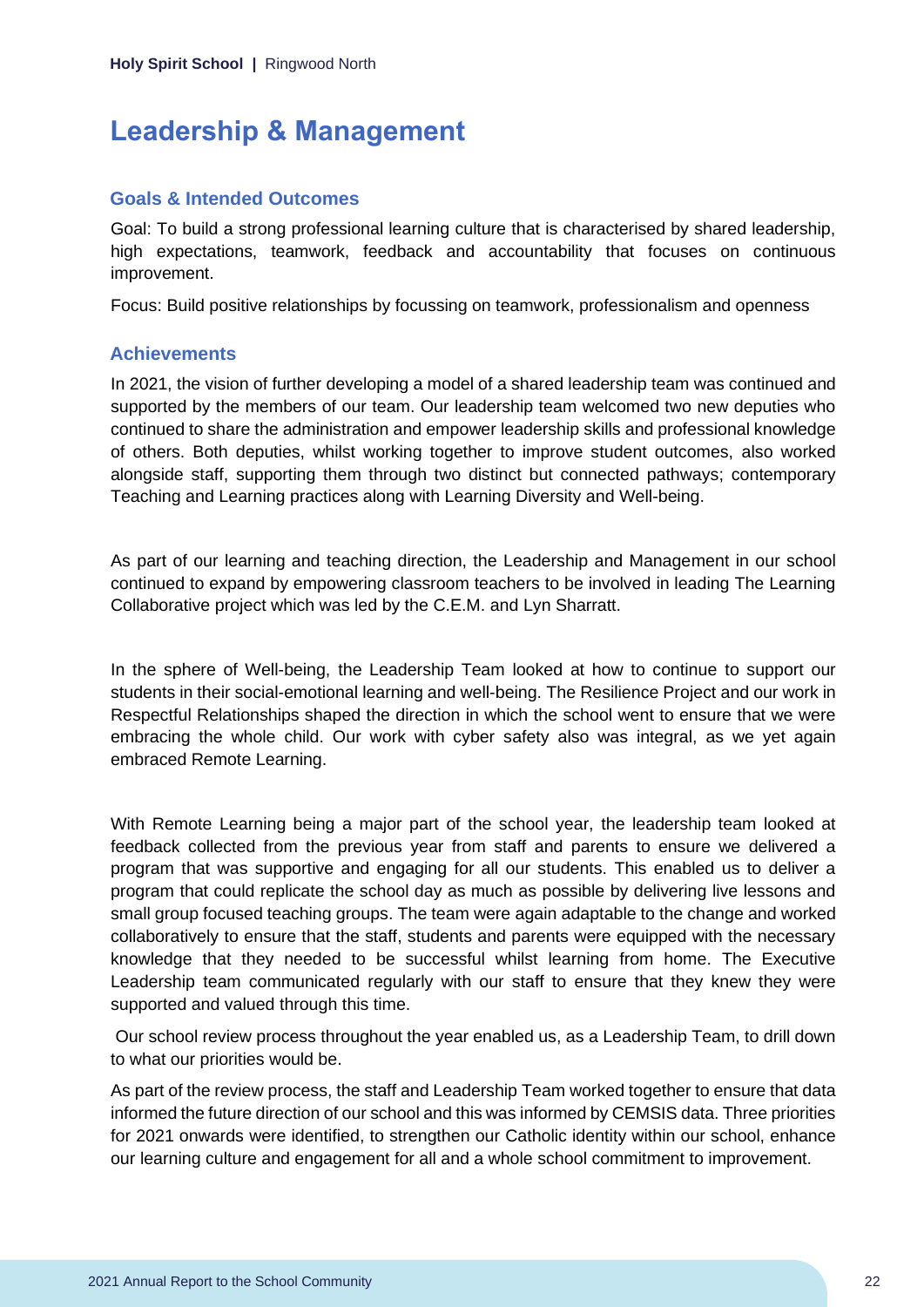#### **EXPENDITURE AND TEACHER PARTICIPATION IN PROFESSIONAL LEARNING**

#### Description of Professional Learning undertaken in 2021

Despite the various Covid related lock-downs we were still able to hold several school closure days that were related to staff development.

A day on 'Education in Faith' was held early in the year. It had a focus on looking at Holy Spirits' data from the ESCI surveys. The staff worked with Paul Fumei from MACS.

Levelled Literacy Intervention started to support student in synthetic phonics (Cheeky Monkey) A number of staff received training in the delivery of this.

A second speech therapy company (Therapy Lab) completed sessions for 1/2 and 3/4 students to further assist and enable them in social situations and learn social skills

Several staff agreed to lead The Learning Collaborative initiative under the guidance of Lynn Sharratt. This project is aimed at whole school practise and will continue over the next review cycle.

Well-being development was a major focus given the continued return to and from remote learning. The staff undertook work with The Resilience Project to implement a consistent whole school approach to this key strategy.

First aid and school review preparation rounded out the remaining whole staff targeted areas for the year.

| Number of teachers who participated in PL in 2021 | 29    |
|---------------------------------------------------|-------|
| Average expenditure per teacher for PL            | \$893 |

#### **TEACHER SATISFACTION**

Staff were able to participate once again in the MACSIS process.

Overall, the staff data was much improved from the 2019 results. The results certainly bore witness to the change in senior leadership and renewed emphasis on professional behaviour, The highest results were noted in the 1st Level Comparison (spider web) for Psychological Safety, Collaboration in Teams and School Leadership

The survey also helped us to identify ways that we could still improve the way that our staff work together and the opportunities that may need to be afforded. Staff professional learning and feedback still need clarifying to identify what, when and with whom it is done. Catholic Identity continues to be an area requiring attention to improvement. This will be a renewed focus in 2022.

Staff perceptions of Student safety also offer opportunities for improvement. Given the continual shift from remote learning back to school, issues did arise. Again, given a consistent return to school full time in 2022 this is again an area of focus.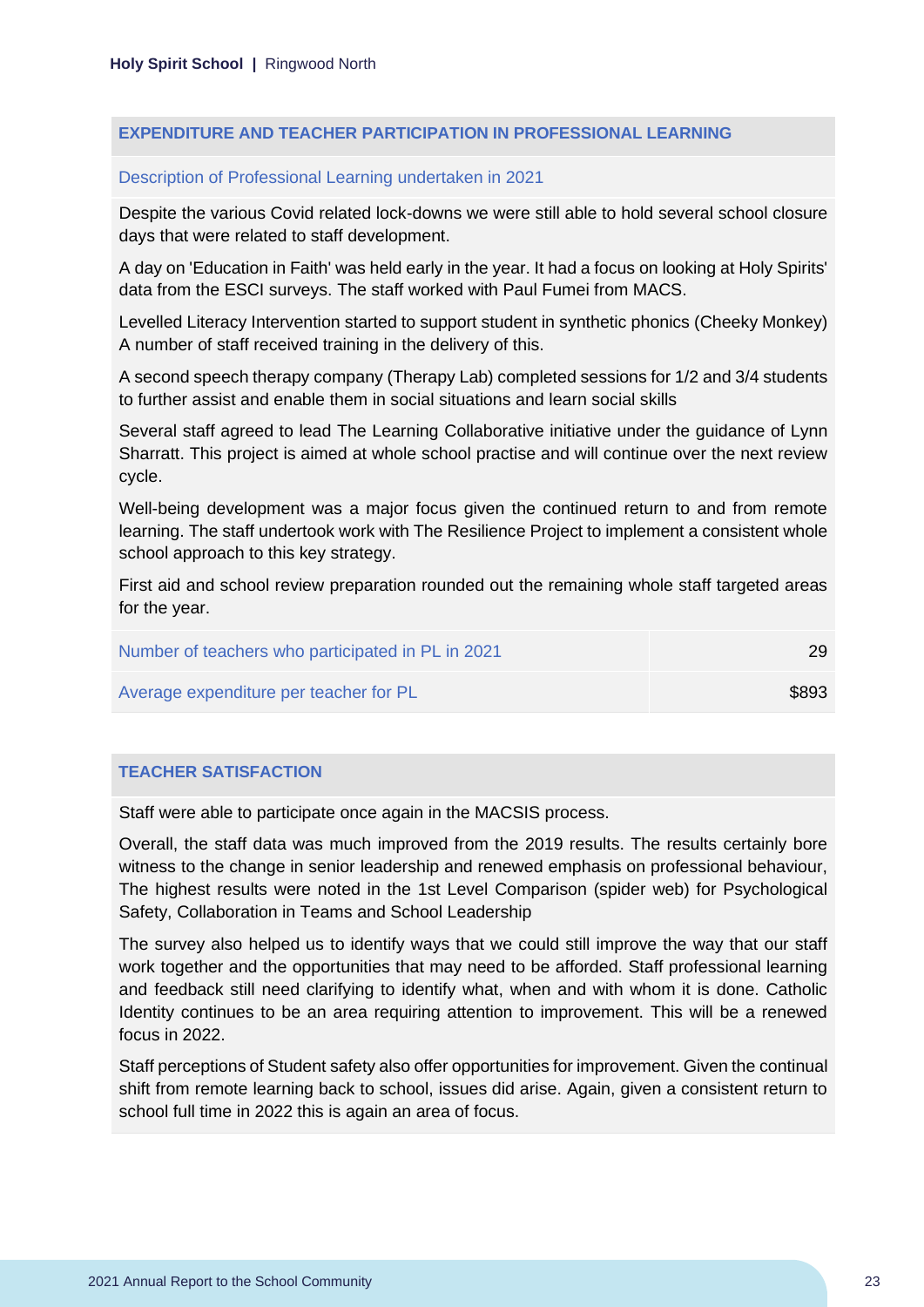| <b>TEACHING STAFF ATTENDANCE RATE</b> |       |
|---------------------------------------|-------|
| <b>Teaching Staff Attendance Rate</b> | 89.7% |
|                                       |       |
| <b>ALL STAFF RETENTION RATE</b>       |       |
| <b>Staff Retention Rate</b>           | 85.9% |

| <b>TEACHER QUALIFICATIONS</b>   |       |
|---------------------------------|-------|
| <b>Doctorate</b>                | 0.0%  |
| <b>Masters</b>                  | 0.0%  |
| Graduate                        | 14.7% |
| <b>Graduate Certificate</b>     | 11.8% |
| <b>Bachelor Degree</b>          | 79.4% |
| <b>Advanced Diploma</b>         | 26.5% |
| <b>No Qualifications Listed</b> | 11.8% |

| <b>STAFF COMPOSITION</b>              |      |
|---------------------------------------|------|
| <b>Principal Class (Headcount)</b>    | 5.0  |
| <b>Teaching Staff (Headcount)</b>     | 41.0 |
| <b>Teaching Staff (FTE)</b>           | 28.4 |
| Non-Teaching Staff (Headcount)        | 32.0 |
| Non-Teaching Staff (FTE)              | 26.9 |
| Indigenous Teaching Staff (Headcount) | 0.0  |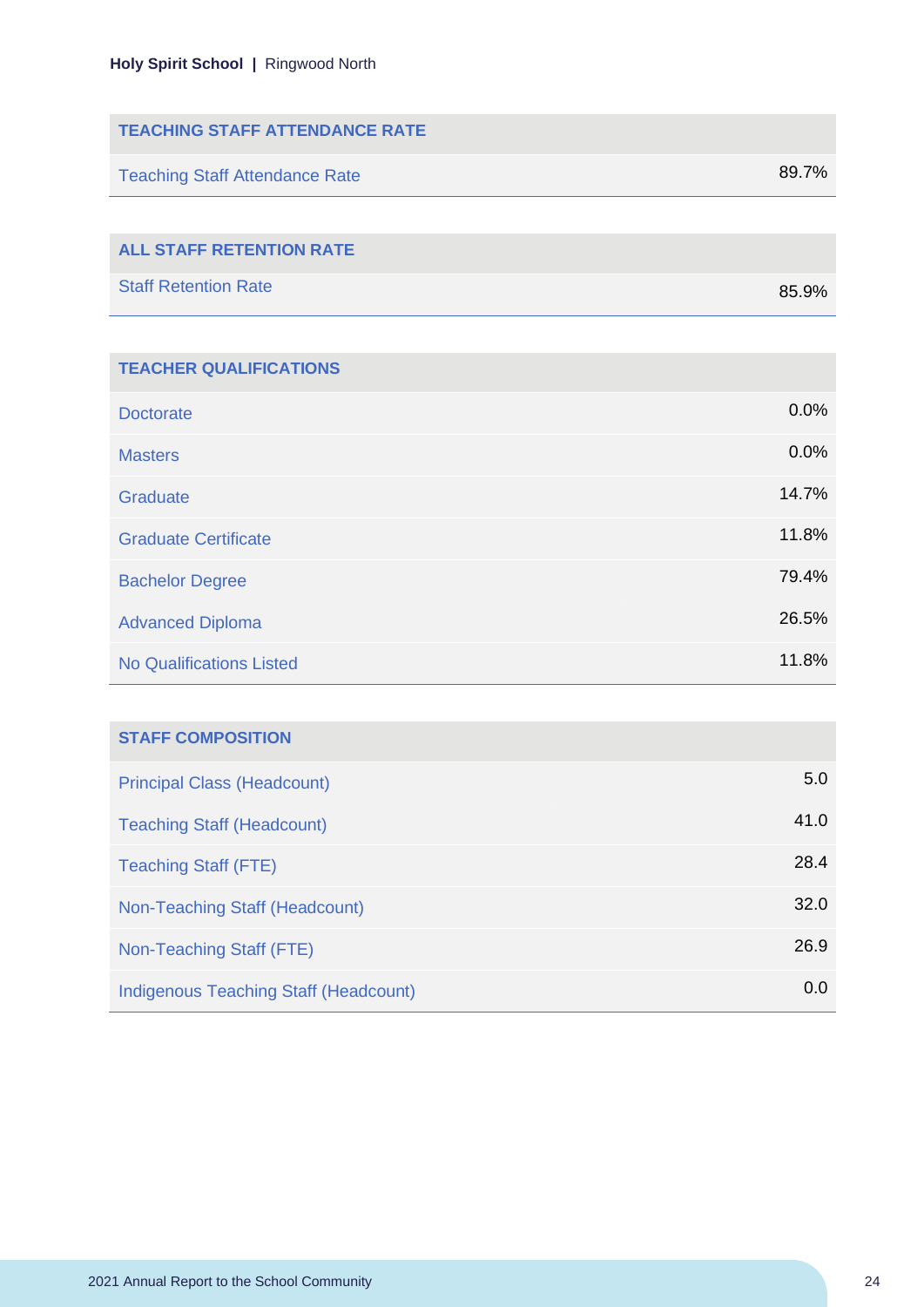# <span id="page-25-0"></span>**School Community**

#### **Goals & Intended Outcomes**

GOAL

To develop students as self-managing and self- regulating learners who increasingly take responsibility for their holistic development and that of others.

#### INTENDED OUTCOMES

- That students will be more confident in their learning.
- That student behaviour will improve.

#### **Achievements**

Continued periods of remote learning meant that parents were not allowed on site for most of the year. We continued to survey parents after the first lock down (referred to as RL 4.0.) This enabled us to further refine the remote learning delivery whereby students were online most days from 9- 1pm.

After each period of Remote Learning a majority of parents indicated either verbally or via their teachers that managing student well-being should be our priority. We also surveyed with an emphasis on how we would do this.

Parental Engagement data was also shared with the board in the second half of 2021. The key takeaways were to reform the Parent Engagement Team as well as to review our initial data to work out the starting points for the team.

We also formed the Community Digital norms committee to collect data from the community on challenges within digital space and created recommended norms within the community for these challenges.

#### **PARENT SATISFACTION**

Given the previous high standards and expectations that had been set around parent engagement it was not a surprise to see our MACSIS data drop given the return to remote learning.

Families were not permitted on site and the need for vaccinations caused some barriers to any possible improvement.

Further examination of the data revealed:

Despite lower family engagement results, our school was still above MACS average result, This is due to our excellent starting point and certainly gives us the opportunity to get back to where we were previously.

Barriers to engagement also scored similarly lower however the school is still positioned above the MACS average. The parents in years 4 and 5 were the lowest results which will be examined further in the following year.